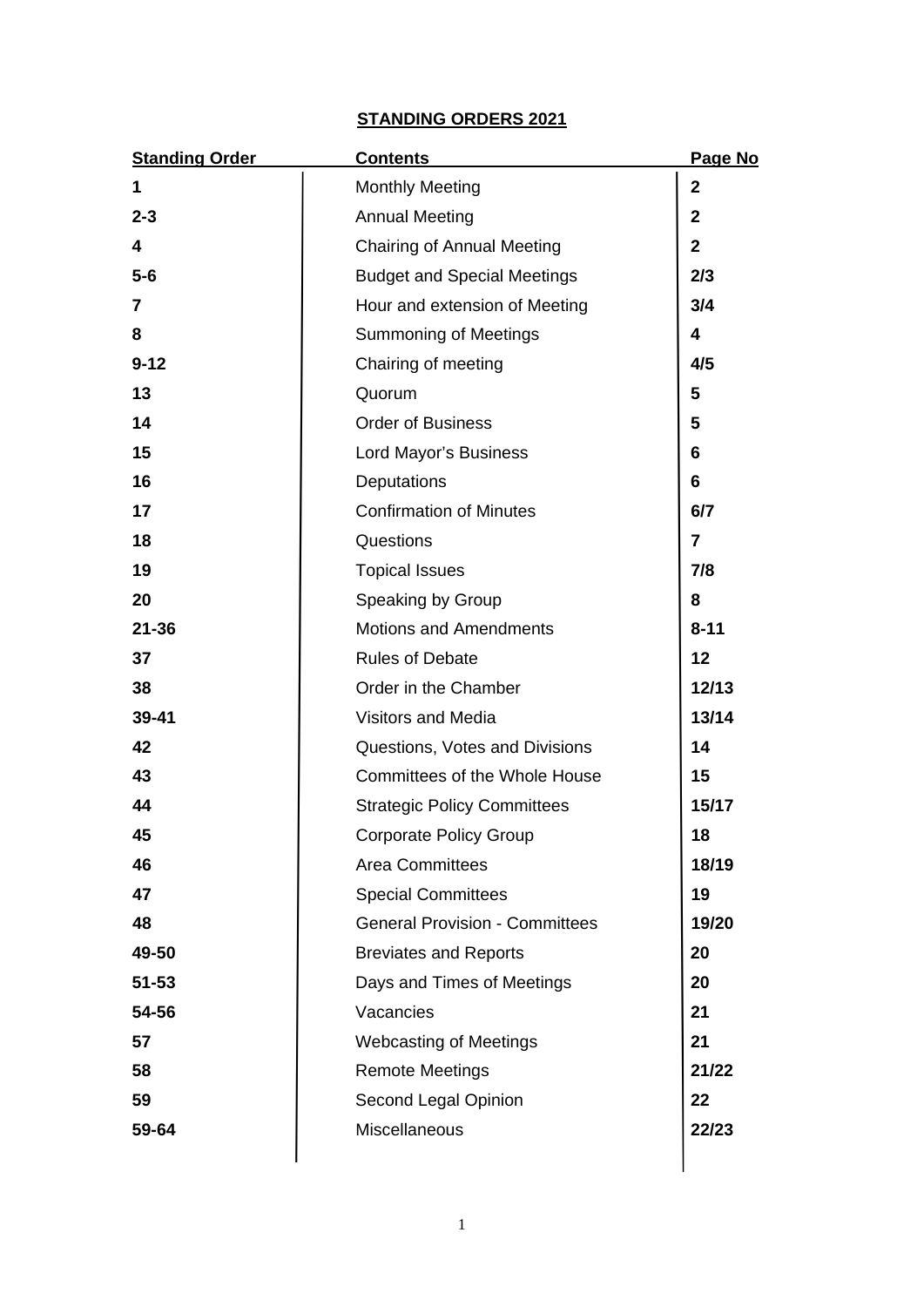# **1. Monthly Meeting**

Monthly Meetings of the Council shall be convened for the first Monday in each month, provided that no meeting of the Council shall be convened for a day which is a Public Holiday. Where the first Monday of the month is a Public Holiday, the Monthly Meeting of the Council shall be convened for the following Monday. No meeting of the Council shall be convened during the month of August.

# **Annual Meeting**

- **2.** In an election year, the local authority shall publish a notice of its Annual Meeting on the Dublin City Council website and in at least one newspaper circulating in its administrative area. The notice shall state the date of the annual meeting and, where appropriate, that the first business of the meeting will be the election of the Lord Mayor, and specify the joint bodies and other bodies to which the local authority is entitled to make appointments at that meeting or subsequently. The notice shall be in a form and published within the period prescribed by regulations.
- **3.** In every year in which a local election is held, the Annual Meeting of Dublin City Council shall be held on the **fourteenth** day after the date of the poll. Where the fourteenth day is an excluded day, the meeting shall be held on the next following day which is not an excluded day. In every other year, the annual Meeting shall be held on such day in the month of May or June as Dublin City Council shall, by resolution, appoint or fix by Standing Orders."

**Dublin City Council at a Council Meeting of Dublin City Council held on 17th June 2019 adopted the following resolution 'That the Annual Meeting of Dublin City Council for the Years 2019 – 2023 inclusive be held on the last Monday of June.**

### **4. Chairing of Annual Meeting**

In the case of an Annual Meeting in an election year and until the election of the Lord Mayor at such meeting, the Chair for this period shall be taken by the outgoing Lord Mayor (even if he/she is not a Member of the Council at that time) or in the absence of the Lord Mayor the Chair to be taken by a Member or an employee selected by the meeting for this purpose. Any Member selected to chair an annual meeting under this subparagraph shall not have a second or casting vote and any employee of the local authority if so selected in accordance with this subparagraph shall not have any vote.

# **Budget and Special Meetings**

- **5.** A Local Authority Budget Meeting shall be held during the period prescribed by regulations for that purpose.
- **6.** A Special Meeting of the Council may be convened at any time by the Lord Mayor of his/her own Motion or upon a requisition addressed to him/her and signed by at least **five** Members of the Council. The provisions of paragraph Schedule 10 of the Local Government Act, 2001 shall apply in relation to calling of such meeting.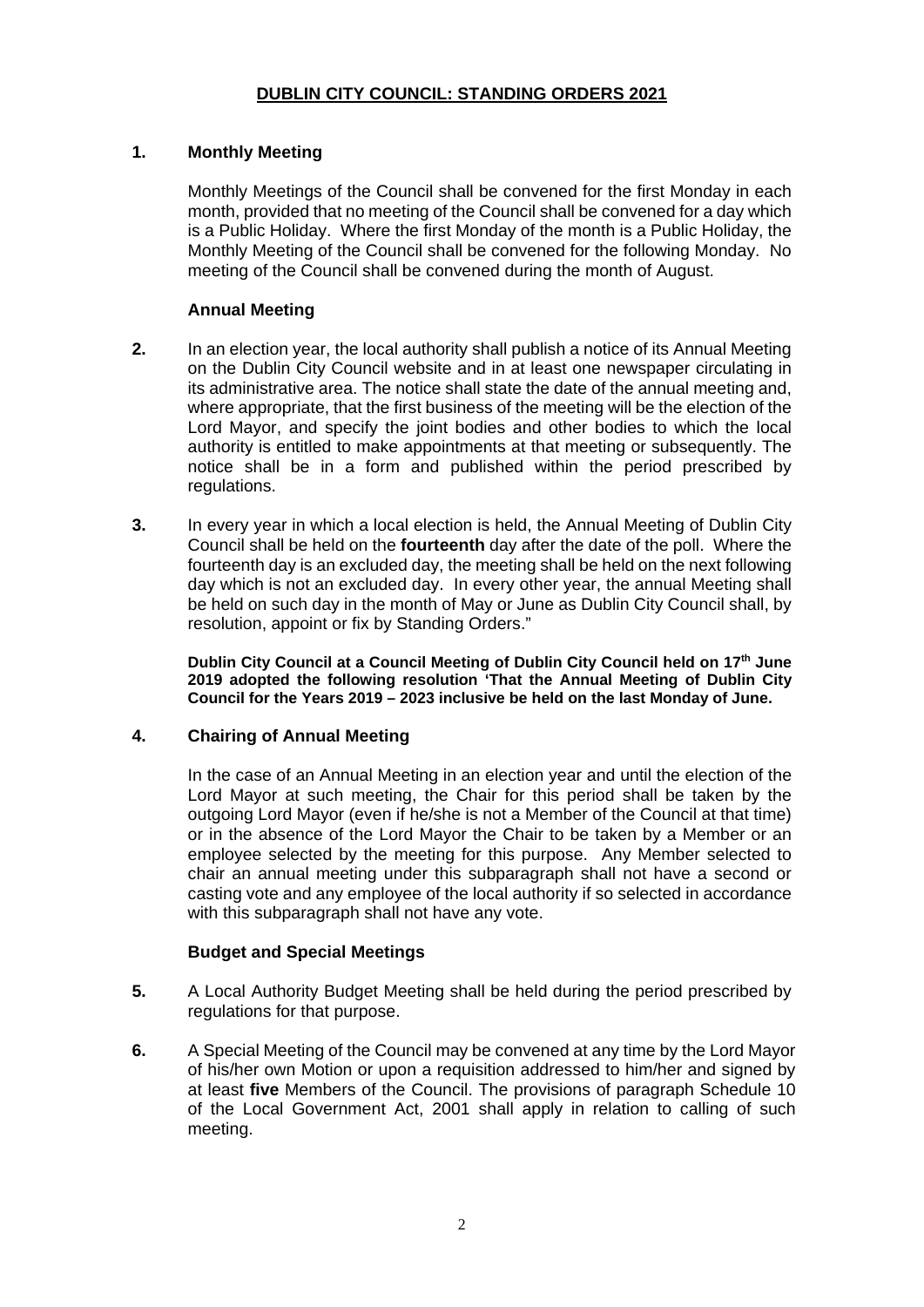#### *Excerpt from LG Act 2001, Schedule 10 - Special meetings.*

- *6.—(1) A requisition to have a special meeting of a local authority convened (in this paragraph referred to as a ''requisition'') may be made—*
	- *(a) by the Cathaoirleach,*
	- *(b) if the office of Cathaoirleach is vacant, or the Cathaoirleach is unable to act, by the Leas-Chathaoirleach, or*
	- *(c) by the Cathaoirleach on foot of a request presented to him or her by any 5 members.*
	- *(2) Where the Cathaoirleach refuses or neglects to act on foot of a request referred to in subparagraph (1)(c) within 7 days of it being presented to him or her, the members making the request may convene the meeting in accordance with this paragraph.*
	- *(3) A requisition shall be made in writing and be delivered by the Cathaoirleach, the Leas-Chathaoirleach or in a case where subparagraph (2) applies by the members making the requisition, as the case may be, to the meetings administrator.*
	- *(4) A requisition shall be signed by the person or persons making it, as the case may be, and shall—*

*(a) contain as an agenda a statement of the business which it is proposed to transact at the meeting, and*

*(b) specify a day, (other than an excluded day), which is not less than 3 clear days after the day on which it is received [2001.] Local Government Act, 2001. [No. 37.] by the meetings administrator, for the holding of the meeting.*

- *(5) On receipt of a requisition, the meetings administrator shall, unless it is a case to which subparagraph (6) applies, issue a notification under paragraph 7 and give public notice under paragraph 8 for the special meeting required by the requisition.*
- *(6) Where—*

*(a) a requisition under subparagraph (1)(c) specifies a day for the holding of a special meeting, and*

*(b) an ordinary meeting of the local authority is to be held on a day within the period of 10 days after the day on which the meetings administrator receives the requisition, the business stated in the requisition shall be considered at that ordinary meeting and the special meeting shall not be convened.*

''excluded day'' means a day which is a Saturday, Sunday or public holiday (within the meaning given by the Organisation of Working Time Act, 1997) or any other day on which the principal offices of the local authority concerned are closed;

Should the Lord Mayor refuse to act upon a requisition (referred to in Standing Order No. 6) or neglect to do so within a week, a Special Meeting for the purpose defined in it, may be convened by five or more Members of the Council. The provisions of paragraph 6 Schedule 10 of the Local Government Act, 2001 shall apply in relation to calling of such meeting.

#### **7. Hour and extension of Meeting**

**I.** The hour of the Monthly Meeting of the Council shall be at 6.15 p.m. unless otherwise fixed by Statute or by Resolution of the Council or an Order of the Lord Mayor. In the event of an emergency or formal civic event coinciding with a Council Meeting, the Lord Mayor following consultation with Group Leaders may change the time, date and venue of the meeting. The Council shall rise not later than 9.30 p.m.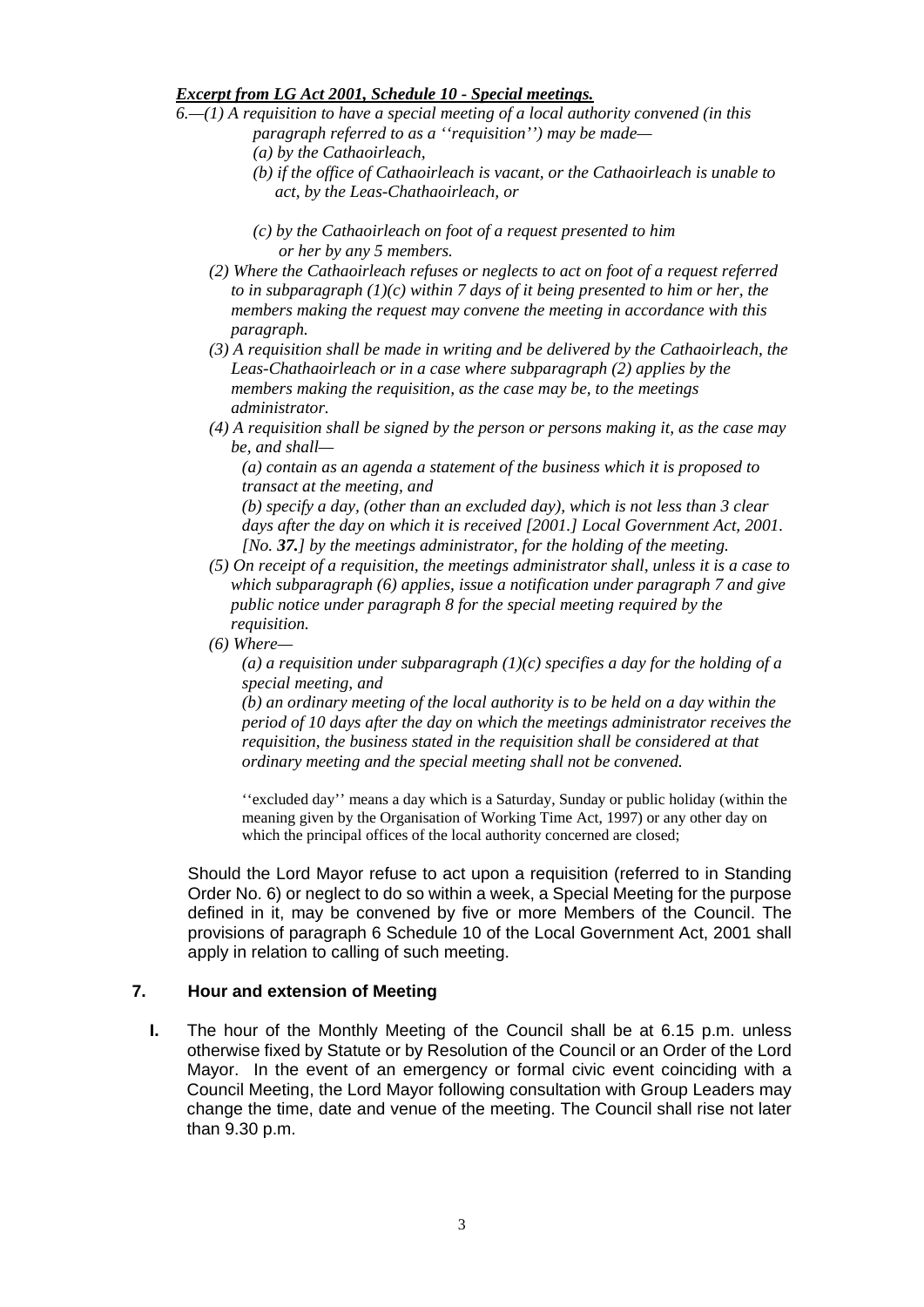- **II.** No later than 9.15pm, the Lord Mayor or any Member of the City Council may ask the meeting to approve an extension of the meeting for a length of time to be specified by him/her. A majority of those present may approve this request but only business on the Agenda not requiring approval of a specific number of Councillors can be put unless that specified number is present. When the whole of the business set down for a meeting of the Council has been transacted, the Meeting thereupon ends without any question from the Chair.
- **III.** Should the time of the meeting be changed all timings in standing orders will be adiusted accordingly.

# **8. Summoning of Meetings**

**I.** A notification to attend a meeting, other than a local authority budget meeting shall (a) be circulated electronically to each member of the Council, (b) specifying the place, date and time of the meeting, and (c) give not less than three clear days' notice. The 3 clear days shall only exclude (i) normal day for receipt of the notice, and (ii) the day of the meeting. A notification shall include or be accompanied by an Agenda listing the business to be transacted at the meeting. The Agenda shall also be published on Dublin City Council's website prior to the meeting. Except for Emergency Motions no business shall be transacted at a meeting other than that specified in the Agenda, which relates to the meeting or business required by the Act, or otherwise by law to be transacted at the meeting.

The 'place' at which the meeting is held may be at:

- the Council Chamber
- one or more Council buildings or rooms
- an external venue used to accommodate meetings of the council
- the location of the organiser of the meeting
- an electronic, digital or virtual location, web address or a conference call telephone number

The "place" of the meeting could also be a number of these combined, with at least some of the elected members and the public and/or media (as provided for under the provisions of Section 45(3) of the Local Government Act 2001) attending remotely.

- **II.** An Agenda which has been sent may be altered (whether by way of addition, deletion or otherwise) if an Agenda specifying the alteration is circulated to each member not less than three clear days before the day on which the meeting is to be held. In the case of a Special Meeting convened by requisition under Standing Order 6, a copy of the requisition shall be sent with the notification.
- **III.** A copy of the Agenda shall be published on the website one day (24 hours) after the release of the Agenda to City Council Members

### **Chairing of Meetings**

- **9.** The Chair shall be taken at a Meeting of the Council within twenty minutes after the time appointed for such Meeting by the Lord Mayor or in his/her absence by the Deputy Lord Mayor or otherwise by a Member called thereto by general agreement or chosen by vote of the members present. This applies to Area and SPCs also.
- **10.** The Chair being taken, the Roll of Members shall be recorded electronically. When it appears that no fewer than seventeen Members are in attendance, the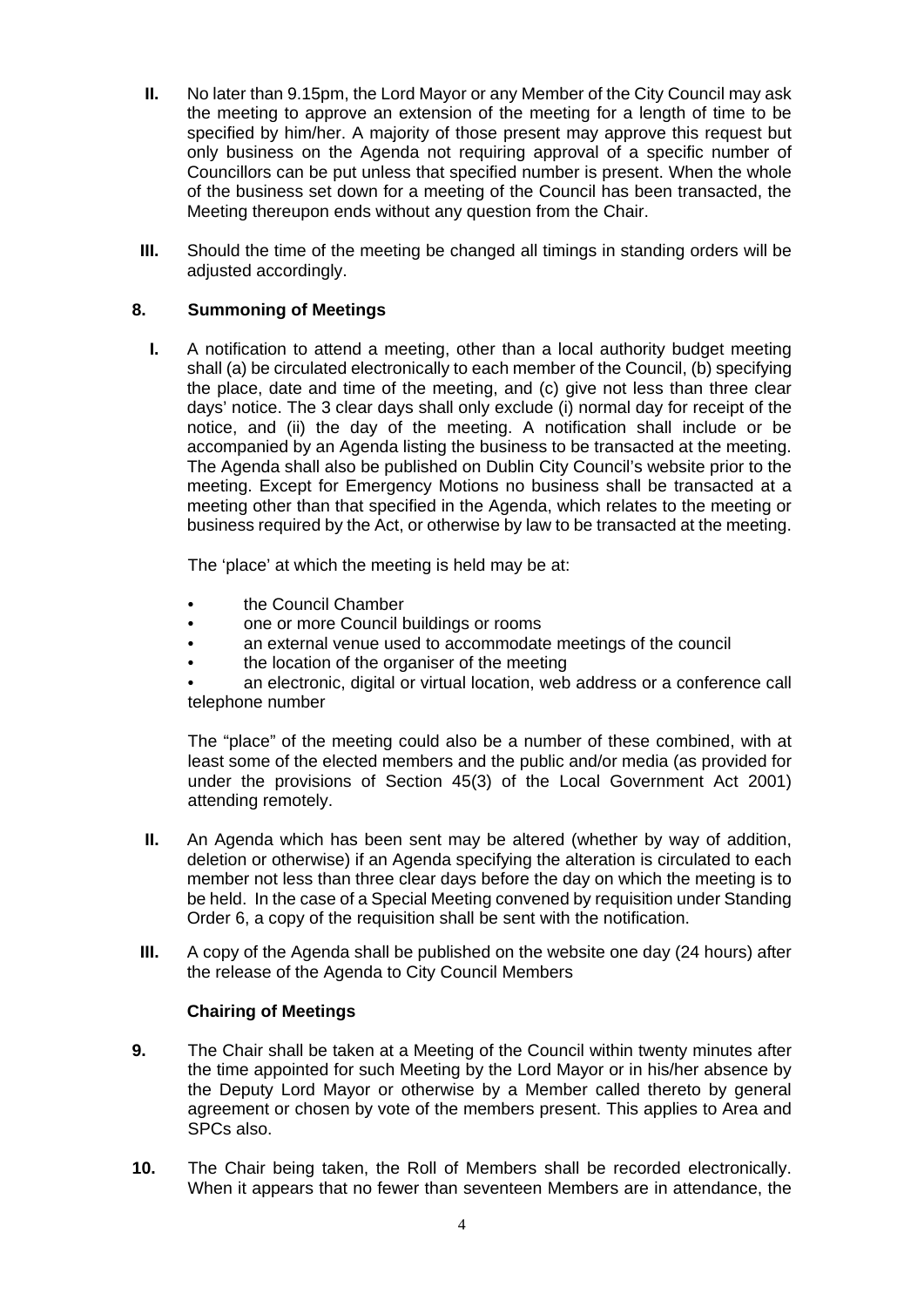Council shall proceed with the business. Whenever a meeting of the local authority is abandoned owing to failure to obtain a quorum, the names of those present at the time and place appointed for such meeting shall be recorded by the meetings administrator. They shall for all purposes be deemed to have attended a duly constituted meeting.

- **11.** When, for any reason, the Lord Mayor has occasion to vacate the Chair at a meeting of the Council, the Chair shall be taken by the Deputy Lord Mayor or in his/her absence, by a Member called thereto by the Lord Mayor with the leave of the Council.
- **12.** The Lord Mayor shall be entitled to attend and vote at every Committee of the Council.

#### **13. Quorum**

The Quorum for the City Council is 17. Members attending physically and remotely will together constitute a quorum. (See sections 41 and 43 for SPC and Area Committees.) The names of the Members in attendance at the meeting shall be recorded in the Minutes of the Council. A Meeting immediately and automatically adjourns the uncompleted business to the next Meeting of the Council. However, if the next meeting is a Special one, the business before it automatically drops.

#### **14. Order of Business**

The Order of Business at all Monthly meetings other than Annual Meetings, Budget Meetings or Special Meetings shall be as follows:

#### **Part 1 - Introduction** consisting of:

- 1) Lord Mayor's Business
- (2) Deputations (if any)
- (3) Minutes of the Meeting
- (4) Questions to the Chief Executive
- (5) Correspondence

### **Part 2 - Governance Issues consisting of statutory business in relation to:**

- (1) Vacancies
- (2) Planning Matters, Disposals of Property, Records of Protected Structures
- (3) Making of Byelaws, Road Closures, Rights of way
- (4) Adoption of Policy
- (5) Management reports

#### **Part 3 - Breviates and Policy:**

In addition to listing of Breviates of Area, SPC, JPC and Protocol Committee meetings, this Section shall deal with the monitoring/oversight role of Dublin City Council in relation to Strategic Policy matters and matters of citywide importance and interest.

#### **Part 4 – Business from the Elected Members**

- (1) Topical Issue
- (2) Motions on Notice
- (3) Emergency Motions

Parts 1, 2 and 3 of the agenda will be dealt with between 6.15pm and 8.30pm. Part 4 of the agenda will be dealt with between 8.30pm and 9.30pm.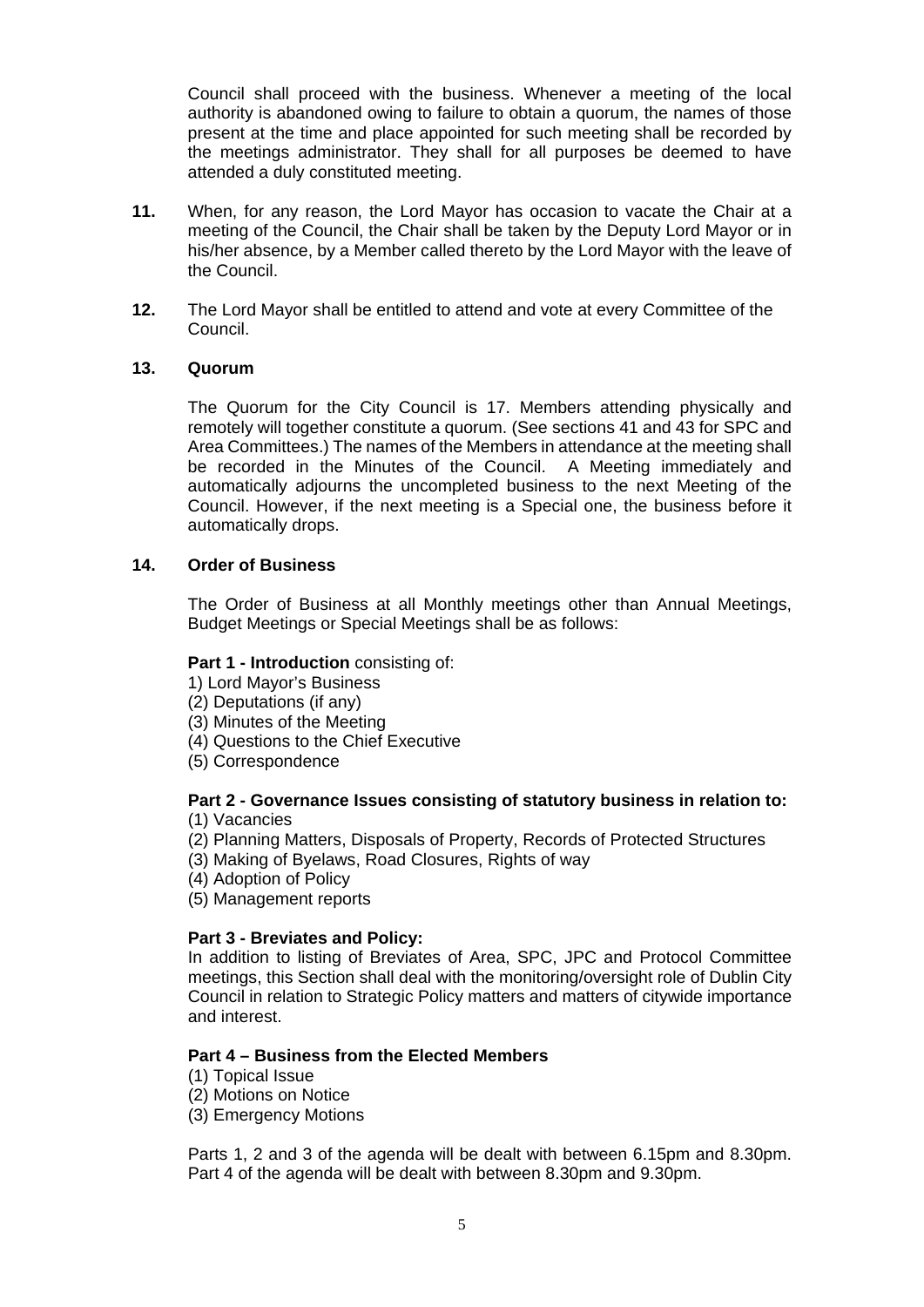# **15. Lord Mayor's Business**

The Lord Mayor may use this opportunity to inform Members on matters that (s)he deems as relevant to the role of Lord Mayor. Policy matters cannot be voted on under Lord Mayor's Business unless an accompanying report is listed on the agenda. This item will be no longer than 10 minutes in duration.

### **16. Deputations**

- **I.** The Council or other committees may by resolution decide to receive a deputation. Subject to the direction of the chair, two persons may speak on behalf of the deputation for not more than ten minutes in total, unless permitted by the Chair.
- **II.** Request for a deputation to be heard by the Council shall not be considered unless the subject matter to be raised be notified in writing on the motion of a member of the Council, or direct application by the body concerned, sent to the meetings administrator at least nine clear days before the date of the meeting.
- **III.** The deputation may only be questioned by members of the Council but shall not be entitled to ask questions. When the members of a deputation have addressed the meeting, they shall withdraw from the meeting.
- **IV.** Committees may by resolution limit the number of deputation or presentations at a given meeting.

### **17. Confirmation of Minutes**

- **I.** Minutes of the proceedings of a meeting of the local authority shall be drawn up by the Meetings Administrator or assigned official to the Committee.
- **II.** The Minutes shall include:-
	- the date, place and time of the meeting.
	- the names of the members present at the meeting,
	- the names of the senior employees of the local authority present at the meeting,
	- reference to any report submitted to the members at the meeting,
	- where there is a vote, the number and names of members voting for and against the motion and of those abstaining or absent**,**
	- particulars of all resolutions passed at the meeting,
	- such other matters considered appropriate by the Meetings Administrator.
- **III.** A copy of the minutes of a meeting shall be made available electronically to each member of the local authority and published on the City Council's website. Minutes of a meeting shall be submitted for confirmation as an accurate record at the next following ordinary meeting, where practicable, or where not, at the next following meeting and recorded in the minutes of that meeting. The publication of draft minutes prior to their confirmation is permitted.
- **IV.** When confirmed with or without amendment, the minutes of a meeting shall be signed by the person chairing the meeting they were submitted to for confirmation and any minutes claiming to be so signed shall be received in evidence without proof. When the question that they be confirmed is put from the Chair, a Member may object to any part thereof as not being an accurate record and upon a motion any question of altering the record shall be determined by the Council by majority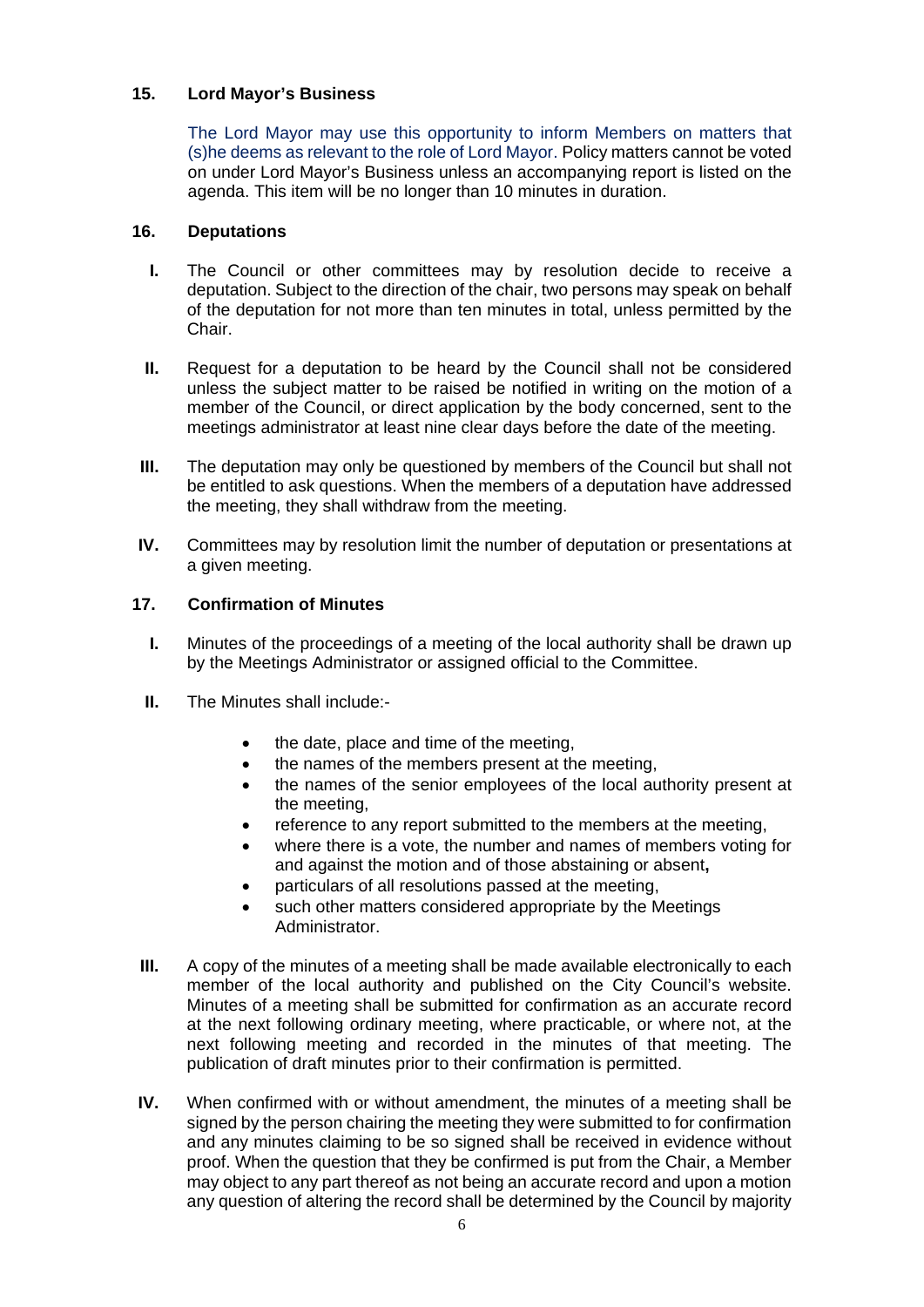vote of those members who were present at the appropriate meeting; provided that no entry shall be made in the Minutes of any protest other than a record of dissent, save in the form of a motion or an amendment.

**V.** A copy of the minutes when confirmed in accordance with this Standing Order shall be available on the City Council website or at the principal offices of the local authority and any person may inspect and make a copy of, or abstract from, the minutes during the usual office hours of the authority.

# **18. Questions**

- **I.** Questions submitted should relate to matters of administration of the City Council for which the Dublin City Chief Executive is responsible, must have the purpose of eliciting information, elucidating matters of fact or policy be brief and contain no argument or personal imputation and cover a single topic or geographical location.
- **II.** Questions to the Dublin Chief Executive must be forwarded electronically and must reach him/her or his/her authorised officer not later than eleven working days (including Saturdays, the day of the meeting & Public Holidays but not Sundays) preceding that on which they are to be asked. No member shall be entitled to table more than four questions at any Monthly meeting.
- **III.** Questions submitted to the monthly City Council meeting may relate to a citywide or a local issue. Questions submitted to an Area Committee Meeting may relate to a citywide issue or a local issue of that administrative area only. No questions are submitted to Strategic Policy Committees or other committees.
- **IV.** The questions shall be answered without debate and supplementary questions shall not be put.
- **V.** In the interest of transparency. all questions and answers will e included on the agenda and minutes of meetings. Questions containing sensitive, personal details of individuals (name & address, health status etc) will have these aspects included "as details supplied". On all other questions, a Councillor may only request that a "street name/specific location" be submitted as "details supplied". The rest of the question and response will be included in full on the agenda and in the minutes of the meeting.

### **19. Topical Issues**

- **I.** Members and Committees of the Council are permitted to submit items for consideration. Items must be submitted to the Meetings Administrator by 3.00pm on the day of the monthly meeting (or 3 hours before commencement of meeting) and listed in the order they are received. Each item to be a heading only (a word or phrase consisting of not more than 6 words). No item may be listed more than once. List to be circulated to all Members by 4pm. Names of the submitting Member(s) will not be included on the List.
- **II.** A vote on the topical issues will be taken under Lord Mayors Business, starting at Item 1 on the List. A two-thirds majority of the Members present in the Chamber at the time of voting must vote in favour for an Item to be approved for discussion. Each Item will be voted on until one achieves the required majority. All other Items on the list will then fall. If no item secures the two-thirds majority, then the meeting will continue with the business on the Agenda and no discussion takes place.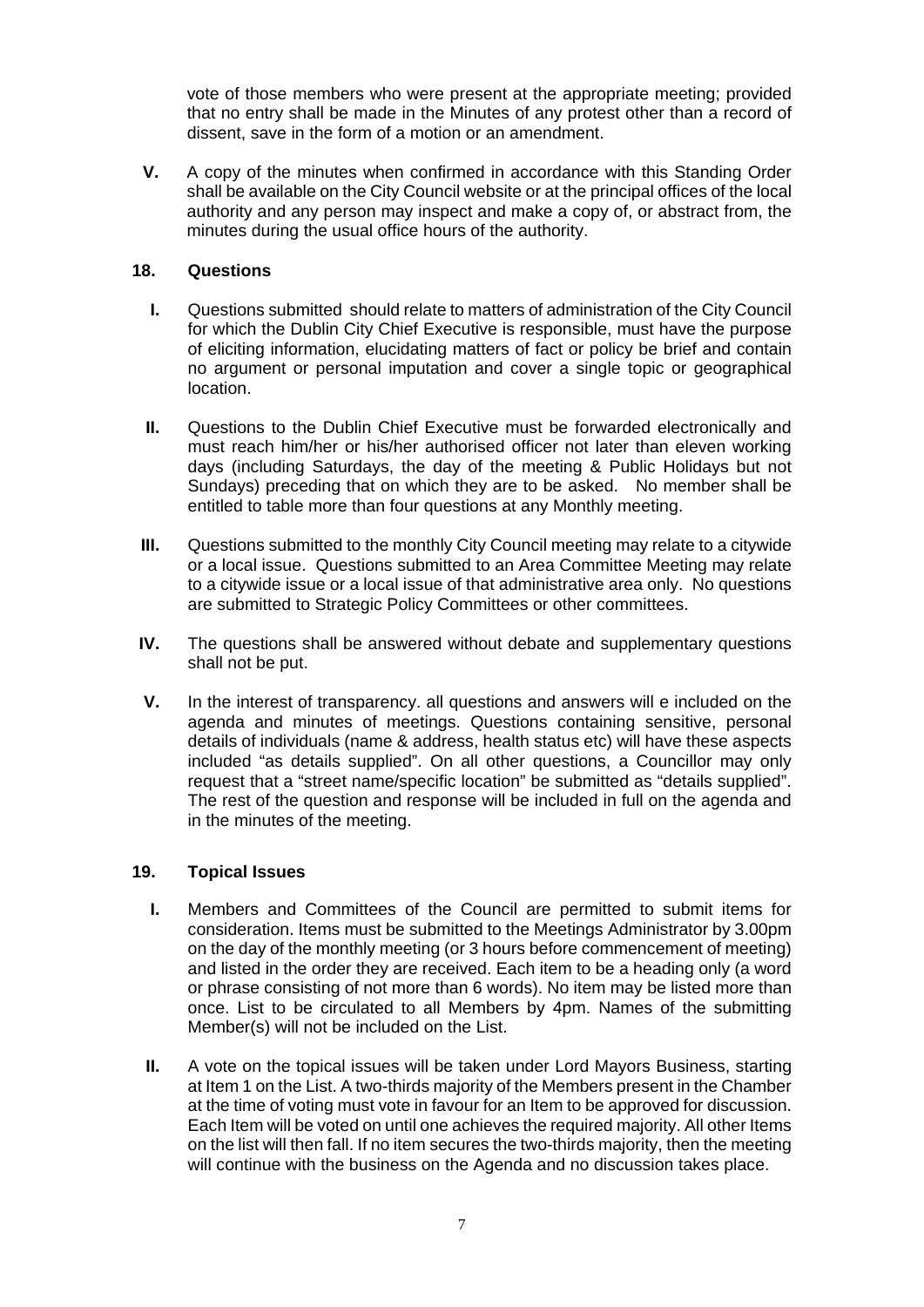**III.** If Members agree to take a Topical Issue for debate it will be dealt with at 8.30pm in place of motions on notice and will conclude no later than 9.10pm. The duration of the debate may not be extended through the suspension of any standing order.

# **20. Speaking by Group**

- **I.** If an Item is approved for discussion, the Lord Mayor will call on each Group Leader in order of their representation on the Council to speak for a maximum of 2 minutes each. A Group Leader may nominate another member of their Group to speak or may waive their time slot in favour of another Group
- **II.** A Group must consist of a minimum of three councillors or two Councillors if they are a recognised political party. For the purposes of this Standing Order, all independent councillors or those who are the sole representatives on the Council of a political party should indicate to the Chief Executive's Office which Group Leader (if any) represents them. When all Group Leaders who wish to have spoken, then the discussion will be thrown open to the floor, with one-minute speaking time being allotted to each Speaker taken in the order they had indicated to the Lord Mayor. No speaker may speak more than once.

# **21. Motions and Amendments**

- **I.** A motion is a formal proposal by a member that the Council, or the specified committee take certain action. Generally, a motion should be phrased in a way to take an action or express an opinion "Calls on the Minister…."" that the Council agrees the following" "that this Council expresses support for..." A motion cannot be phrased as a question.
- **II.** Subject to the provisions of Standing Order Number 34, a Member wishing to have business considered at the monthly meeting of the City Council shall do so by way of Motion.

### **22. Motion to Adopt a Report**

Motion to adopt a Report of a Committee or to sanction any proceeding or recommendation of a Committee may be proposed by the Chairperson of such Committee, or, in his/her stead, by any Member of the Council.

### **23. Motion to amend**

- **I.** The proposer of an Amendment not printed in the Notice Paper, and not in common form, shall, deliver a signed copy to the Chair and to every Member present on an agreed standard form. It is the responsibility of the proposer of the amendment to circulate printed copy to all attendees and officials
- **II.** A Motion or an Amendment, when not seconded, drops.
- **III.** An Amendment, which has been proposed and seconded, may be withdrawn only on leave obtained from a majority of the Council present at the meeting.
- **IV.** Each amendment shall be put separately to the Council in the order in which they have been handed to the Lord Mayor. When an amendment(s) is agreed/approved by the City Council, the original motion/report as amended shall then be put by the Chair as a substantive Motion. An Amendment shall not be in order if it is equivalent to a direct negative or if it is not in fact an Amendment of the substantive motion it purports to amend.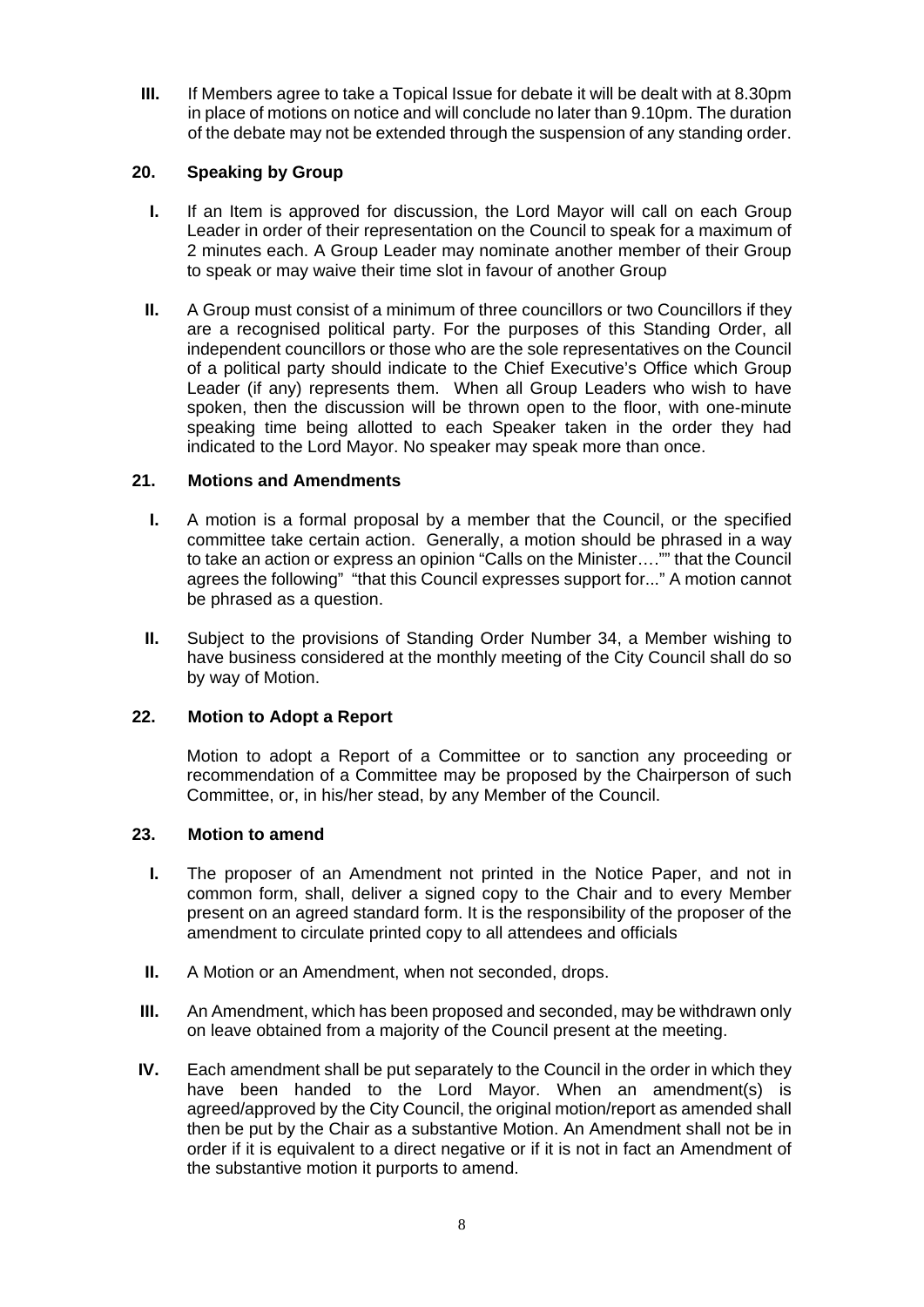### **24. Motion to put the question**

Unless the Council is exercising a Reserved Function, after a debate on a Motion has continued for not less than half an hour, a Member who has not contributed to the debate may ask leave to move "that the question be now put,". If such leave be given by the assent of not fewer than five Members the Motion "that the question be now put" shall be forthwith put to the Council for decision. If it be affirmed, the mover of the original Motion may speak for not more than two minutes. The Manager will also be provided with an opportunity to reply to the issues raised within the debate after which any question or questions then before the Meeting shall be forthwith put to the Council. A Motion "that the question be now put" shall not be moved more than once during the debate on any question unless that debate has continued for at least half-an-hour since a previous similar Motion was moved.

# **25. Motion to Proceed to next Business**

A Member who has not contributed to the debate on a Motion or proposed Amendments thereto may move "that the Council proceed to the next business". Such a Motion may be made only after the Motion under discussion has been proposed and seconded and requires a majority of those present to affirm. When made it shall be determined without Amendment or debate; and if it be affirmed, the business interrupted by such Motion shall not be proceeded with further at that Meeting. The Motion to proceed to next business shall not be made more than once during the debate on any question.

# **26. Motion to Adjourn Council Meeting**

A Motion for adjournment of a Council meeting may be made by any Member at any time and shall be determined without amendment and without debate, except that the mover of the Motion of adjournment and the mover of a Motion immediately affected by it, may each address the Council for not more than two minutes on the question of adjournment; and when the Motion for adjournment is adopted, the Meeting will stand adjourned to a day then named. Attendance at an ordinary meeting when adjourned is accounted only once for expenses purposes. When an Ordinary Meeting or Annual Meeting is adjourned sine die (No date named for resumption), the uncompleted business shall be set down for the next occurring Ordinary Meeting. A Special Meeting may be adjourned from time to time until its business is concluded

### **27. Motion to Rescind a Resolution of the Council**

- **I.** A Motion to rescind or amend a Resolution of the Council can only be made on notice, inserted in the Notice Paper. Such notice shall specify the Resolution to be rescinded or amended, and furnish the terms of the Motion to be made. No Motion to rescind any Resolution of the Council within six months of the date of its adoption, shall be in order unless the notice is signed by not less than fifteen Members of the Council and at least not less than one half of the total number of members of the Council vote in favour. This Standing Order dealing with rescinding a resolution cannot be suspended.
- **II.** A resolution shall not be rescinded where the original resolution has been acted upon so as to involve the Council in a legal obligation or commitment. Subject to this any matter decided by the local authority by motion on notice or on the report of a committee shall not be re-opened within 6 months.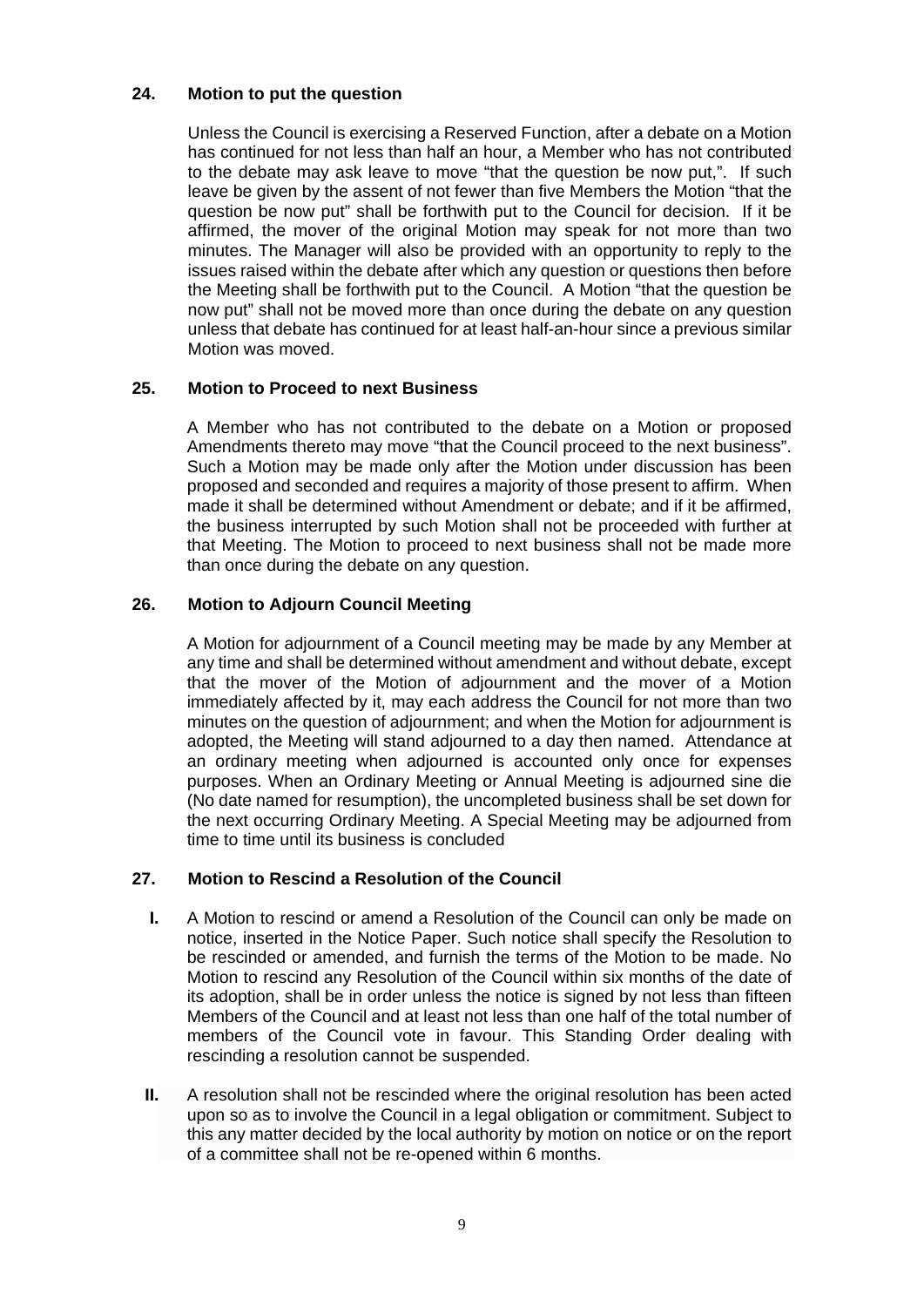# **28. Submission of Motions on Notice**

The motion must be submitted electronically and must reach the Chief Executive or his/her authorised officer no later than eleven working days (including Saturdays, the day of the meeting & Public Holidays but not Sundays) preceding the meeting at which it is to be proposed. Such Notice of Motion shall be recorded in the strict order of receipt and shall appear on the Notice Paper in that order. No Member shall be permitted to have more than one Motion on the Agenda for any one Council or SPC meeting (with the exception of motions in relation to submissions for Local Area Plans, Strategic Development Zones or City Development Plans when no limit will apply to the number of possible motions).

### **29. Consideration of Motions on Notice**

Motions on Notice will be dealt with between 8.30pm and 9.10pm or the earliest possible time thereafter following completion of the business underway at that time. The rules of debate as outlined in Standing Order 37 shall be applied when considering motions on notice.

#### **30. Substitution of Motion**

When a Member has submitted a motion which has appeared on a Notice Paper for a monthly meeting and that motion has not been reached, that Member shall be entitled to substitute the motion with another to appear in the same order on the Notice Paper for the next monthly meeting by the deadline for the receipt of motions for the next monthly meeting of the Council).

#### **31. Deferral of Motion**

When a Member has submitted a motion which appears on a Notice Paper for a monthly meeting and that Member wishes to defer that motion to the following Months' Notice Paper without loss of place/position on the Notice Paper, the Member must notify the Lord Mayor or meetings administrator in writing or by email either before or during the meeting at which the motion is due to be taken, whether the Member is present at the meeting or not. The Lord Mayor will inform the meeting when the motion is reached on the Notice Paper that the motion is deferred. A motion may be deferred only once, except in exceptional circumstances (e.g. illness, bereavement etc.).

### **32. Withdrawal of Motion**

A Motion, notice of which stands in the Notice Paper and which has been proposed and seconded, may be withdrawn only on leave obtained from a majority of the Council present at the Meeting. A Motion may be proposed either by the Member in whose name it stands, or, if he/she be absent, by any Member, authorised by him/her in writing to propose it on his/her behalf but, unless so proposed it drops, (unless it has been deferred under Standing Order No 24), and shall not again be set down in the Notice Paper except upon fresh notice.

### **33. Duplication of Motions**

A Member who has submitted a motion for consideration by a Committee shall not be entitled to table a motion in similar terms for consideration by the City Council or another Committee of the City Council and the converse shall also apply except in exceptional circumstances.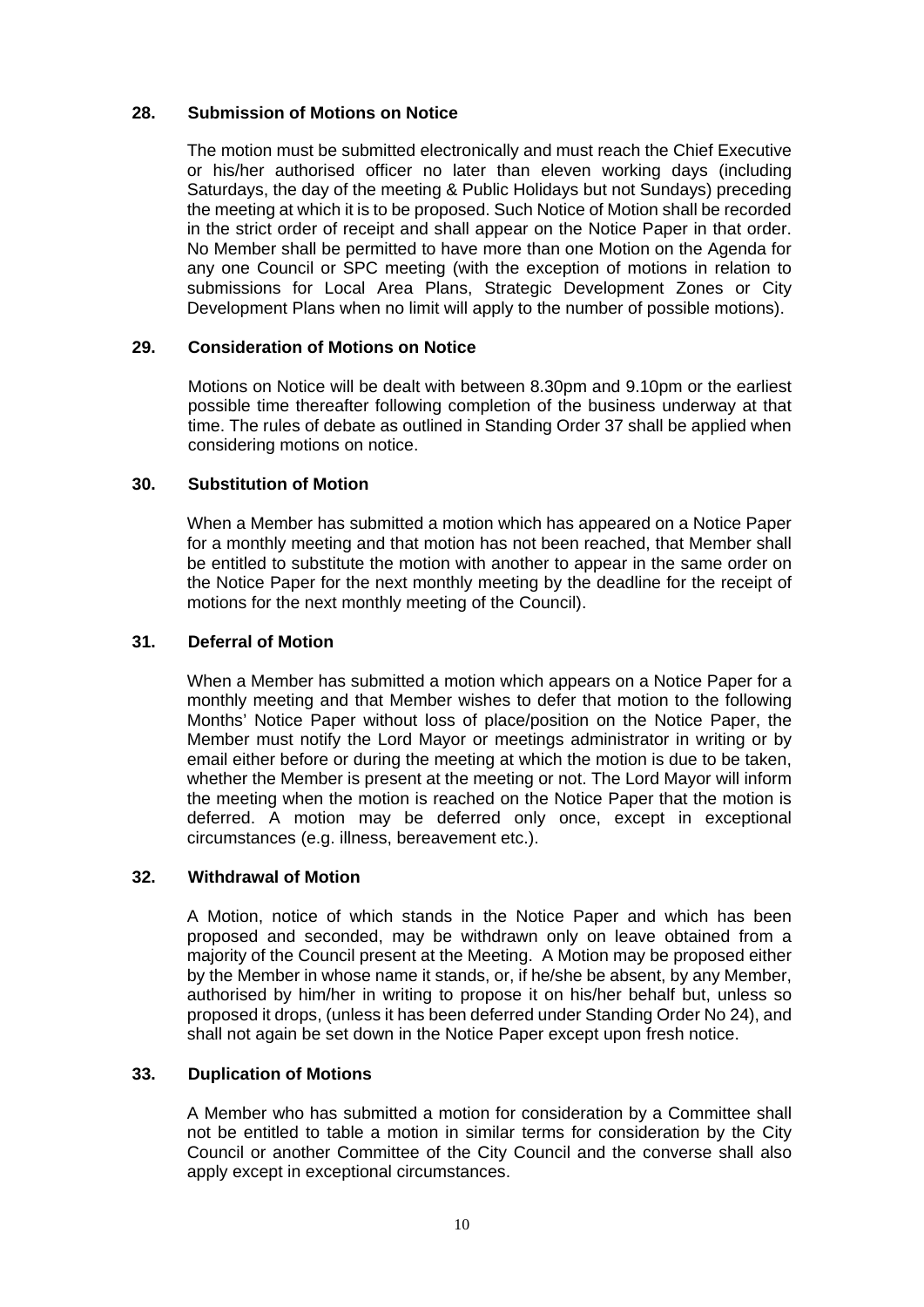# **34. Relisting a Motion**

A motion which is still under discussion and has not been put by 9.30pm (or at the end of any meeting which has been extended by agreement), that motion shall be re-listed for the next meeting in the same order/position on the agenda

### **35. Emergency Motions**

- **I.** An Emergency Motion is one that due to its seriousness gives rise to an unexpected, urgent and/or potentially dangerous situation requiring immediate action of Council. The proposer of such a motion must in submitting the motion outline clearly why an emergency situation exists and why the motion cannot be dealt with by way of motion to the City Council or to an Area Committee as already provided for. Emergency motions may be submitted to the City Council and Area Committees only.
- **II.** Emergency Motions must be submitted to the Chief Executive's Secretariat and Lord Mayor by 3pm on the day of the monthly City Council meeting, unless related to an issue that has arisen after 3pm on the day in question (or 3 hours before alternate time).
- **III.** A Councillor may propose or second one emergency motion only for each monthly Council meeting.
- **IV.** The Council may appoint a Committee representative of the Council to adjudicate on emergency motions submitted and determine in conjunction with the Lord Mayor as to whether or not they will be put before the City Council for consideration. In the absence of such Committee representative, the Lord Mayor will make such determination in accordance with Standing Orders.
- **V.** Emergency Motions, which have been passed by the Lord Mayor to be put before the City Council, will be circulated to all Councillors by email prior to the City Council meeting.
- **VI.** Emergency Motions will be dealt with between 9.10pm and 9.30pm or the earliest possible time thereafter following completion of the business underway at that time.
- **VII.** Emergency Motions may be agreed without debate with the consent of Council. Where there is no such agreement the motion shall be moved for debate. The rules of debate as outlined in Standing Order 37 shall be applied when considering emergency motions.
- **VIII.** If an emergency motion is not approved by ¾ of councillors present (not comprising less than on half of all members of the authority) the motion falls.
- **IX.** When the Emergency Motions have been dealt with, the City Council shall revert to motions on notice in the order in which they are listed on the agenda.

### **36. Report of Chief Executive on Motions and Amendments**

The Chief Executive may give a brief report to the Members on the motion, being taken with or without debate, before it is put for decision. Where the Chief Executive or his/her delegate does so, one proposer will be allowed an opportunity to respond.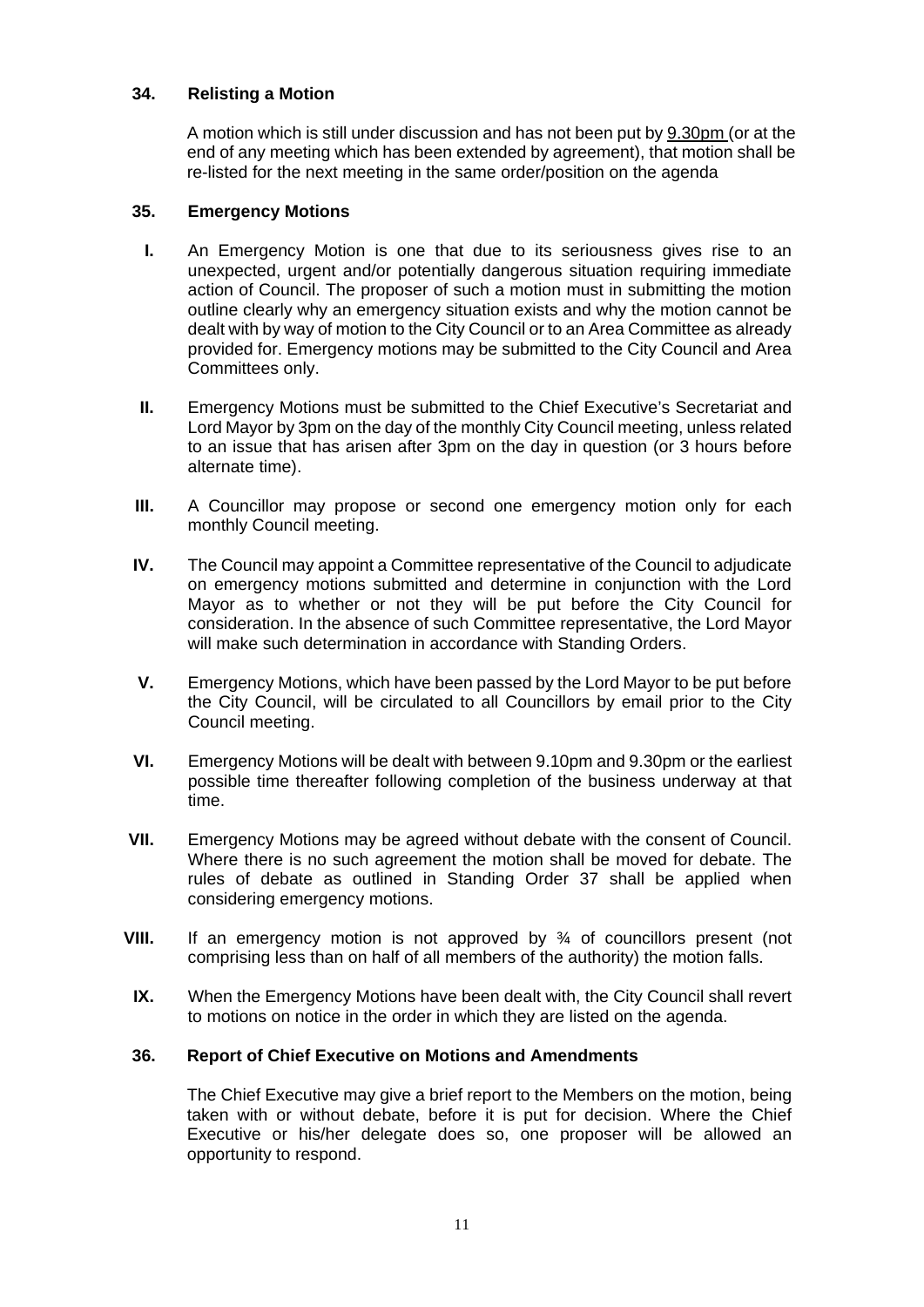### **37. Rules of Debate**

- **I.** The mover of a Motion shall address the Council for no more than two minutes. The Lord Mayor will then call on each Group Leader in order of their representation on the Council to speak for a maximum of 90 seconds each. A Group Leader may nominate another member of their Group to speak or may waive their time slot in favour of another Group. Other speakers shall be limited to 90 seconds. A Member may speak once upon any motion except a motion, which is to be put without debate.
- **II.** The proposer of a Motion has the right to speak for a period not exceeding one minute in reply to the debate and when he/she replies, the debate on the Motion is closed.
- **III.** The debate will conclude following a maximum of 20 minutes after which the motion will then be put to a vote.
- **IV.** A Member, while speaking, shall address himself/herself only to the Chair.
- **V.** A Member may stand, if they so wish, while addressing the Chair.
- **VI.** A Member speaking shall not be interrupted, except upon a question of order, but he/she may give way to a Member desiring to make a personal explanation.
- **VII.** A Member referring by name to any Member shall speak of him/her by his/her municipal title.
- **VIII.** No Member shall address the Chair unless from his/her place at one of the seats reserved to the use of Members.

#### **38. Order in the Chamber**

- **I.** While a meeting is in progress, a Member may stand to make a point of order and should address the Chair once called upon. Other Members should remain seated unless he/she rises to address the Chair upon the question of order.
- **II.** The Lord Mayor/Chair is the sole judge of order and conduct in the Council, and has authority to suppress disorder and enforce prompt obedience to his/her ruling.
- **III.** Whenever any Member's conduct is considered by the Lord Mayor/Chair to be disorderly, he/she is named by the Lord Mayor/Chair immediately after the commission of the offence of disregarding the authority of the Chair.
- **IV.** The Lord Mayor/Chair may order a Member whose conduct is disorderly to immediately withdraw from the Council Chamber for up to half an hour. The said Member may resume his/her seat at the expiration of that time. Members ordered to withdraw in pursuance of this Standing Order shall forthwith withdraw from the Council Chamber.
- **V.** The Lord Mayor may then forthwith put the question on his/her own Motion no Amendment, adjournment or debate being allowed - "That ........(naming the Member) shall withdraw from the Council for the remainder of the meeting." The motion, if seconded, shall be put to the Members and if agreed, the named Member shall not return to the Chamber for the remainder of the meeting. The motion shall be recorded in the minutes of that meeting. If the motion is not seconded, it falls and the Member may resume his/her seat at the expiration of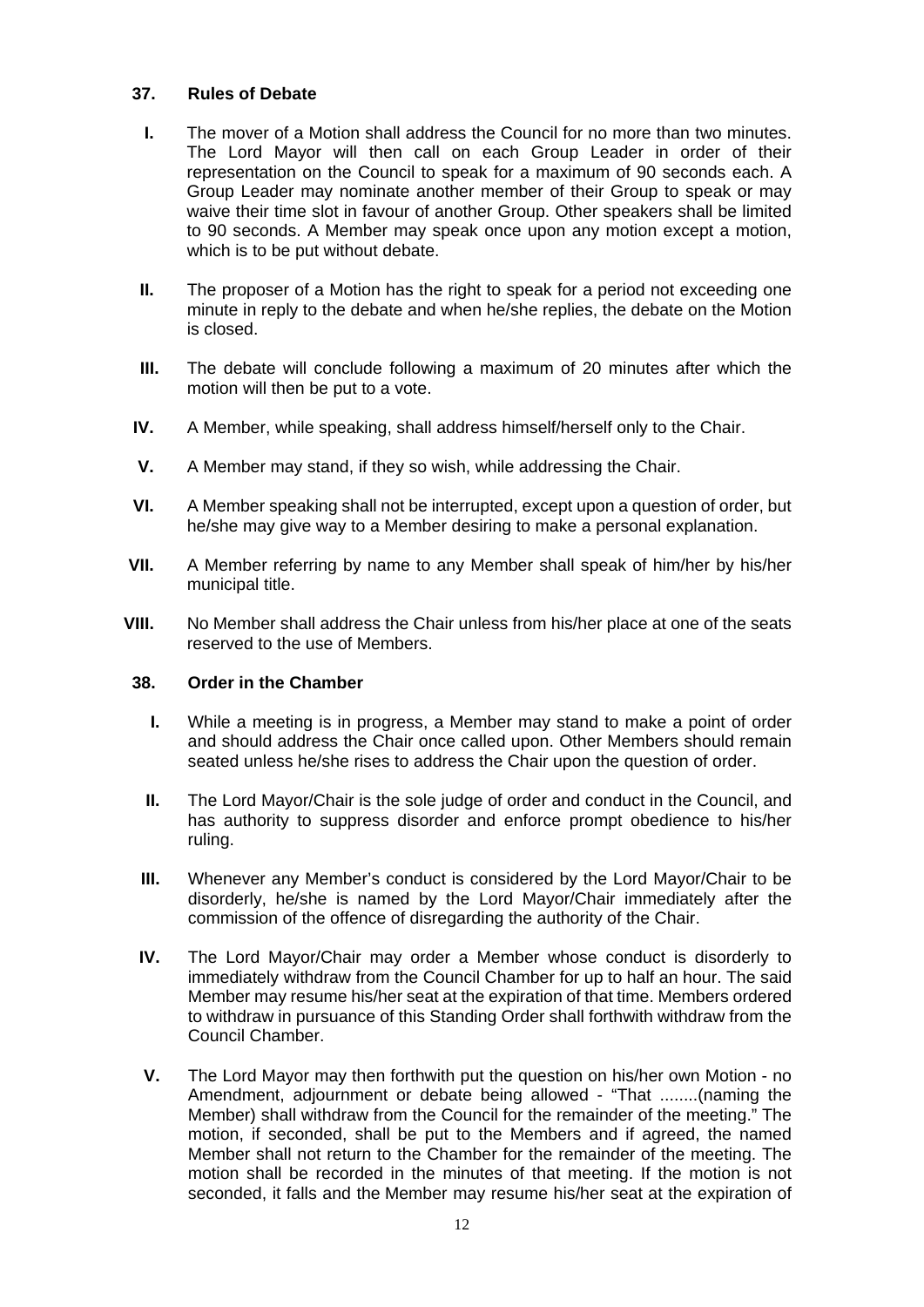the exclusion time. If the motion is seconded but not agreed by a majority of the Members present, then the motion falls and the named Member may return to the Chamber at the expiration of the exclusion time unless the Lord Mayor chooses to adjourn the meeting.

- **VI.** In the case of serious disorder as determined by the Lord Mayor, he/she may, without a motion/question being put, adjourn or suspend the Meeting for a time to be decided by him/her. If a Member is suspended under this Standing Order, financial sanctions under Part 7 of the Local Government Act 2014 may be invoked by resolution of the Council.
- **VII.** Any employee of the Dublin City Council in attendance at a Meeting of the Council shall answer any question put to him/her by the Chairperson, arising out of business then before the Council. He/she may claims the right to refuse to answer the question on the grounds that the answer might incriminate him/her, might be a breach of confidence or might involve him/her as a defendant in Court Proceedings.
- **VIII.** The ring tones on mobile phone shall be silenced and no voice calls shall be taken at meetings of the City Council or Committees. No pictures, recording or videoing shall take place by Members during committees.

#### **Visitors and Media**

- **39**. The right of the public and representatives of the media to attend Council meetings is subject to the following:
	- **I.** If Council is of opinion that the absence of members of the public and representatives of the media from the whole or part of a particular meeting is desirable then, the Council may, by resolution, in respect of which, at least onehalf of the total number of members vote in favour, decide to meet in committee for the whole or part of the meeting concerned. The resolution in this instance shall indicate in a general way the reasons for the resolution and those reasons shall be recorded in the minutes of the meeting.
	- **II.** Members of the public and representatives of the media will occupy the parts of the Meeting Room allotted to their use. The public shall be admitted subject to the following arrangements:
- **III.** Visitors shall be admitted only upon authorisation issued by the Members and subject to accommodation being available. Every Member is entitled to apply to Chief Executive's Department for a visitor's pass for Council and other meetings. These passes will be issued on a first come first served basis.
- **IV.** Members have an obligation for the behaviour of guests signed in. A Member who's quest does not comply with the conditions above will lose the ability to authorise guests for any meeting for a period of up to 4 months.
- **V.** After a quarter of an hour from the beginning of a Council Meeting and if the Visitors' Gallery is not fully occupied further visitors may be admitted upon passes from Members of the Council.
- **VI.** Members of the public shall be seated and maintain silence and observe any directions given by the Chair or by any employee in attendance upon the Council. Such employees of Dublin City Council are responsible for the execution of all measures necessary for the maintenance of order and decorum in and about the Chamber. The display of flags, posters, placards and slogans is not allowed in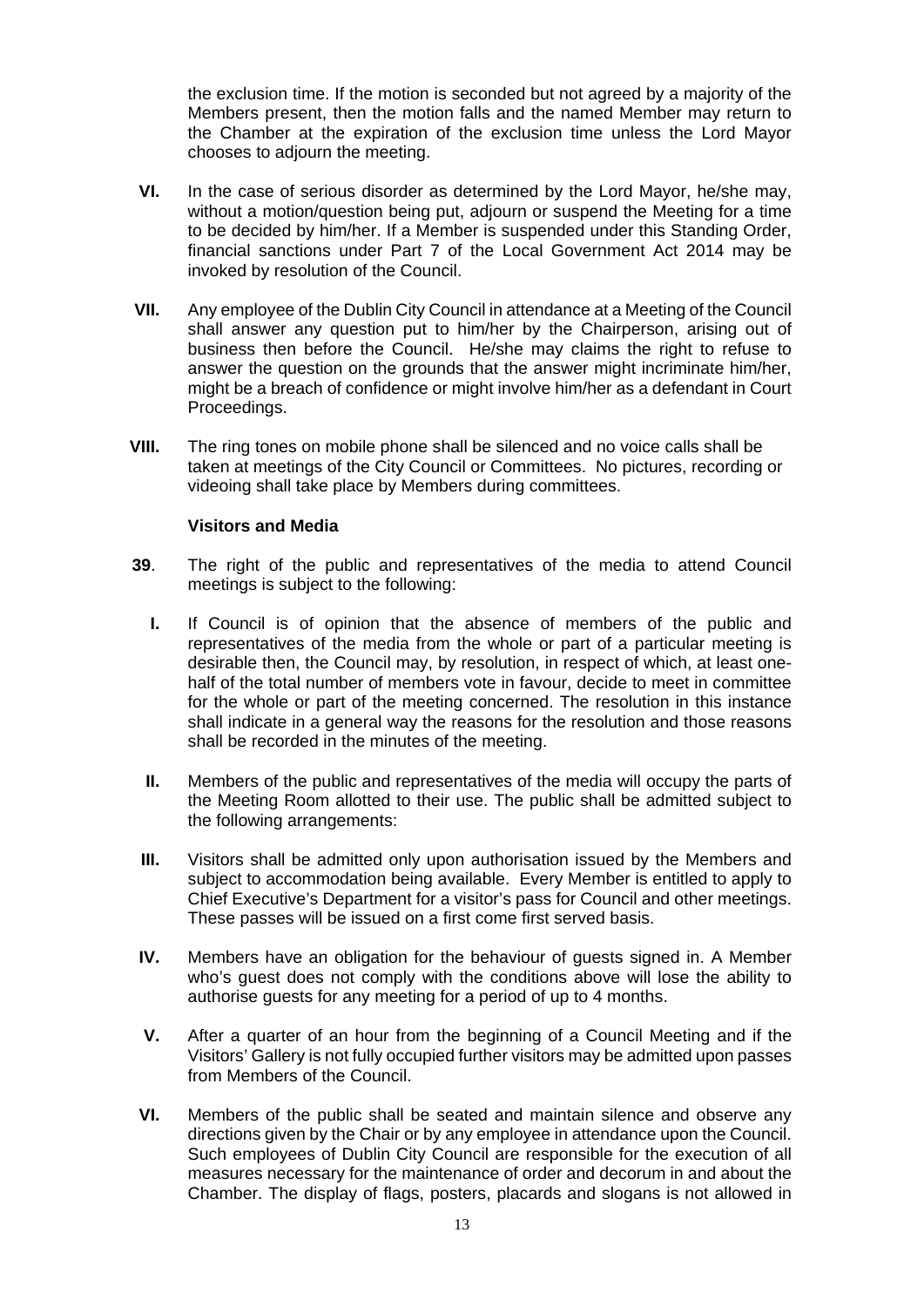City Hall during meetings of the City Council. Recording of meetings on phones or other devices is not permitted.

- **VII.** If a member of the public interrupts a meeting at any time or endeavours, without the permission of the Council, to address a Meeting, the Chair shall warn him/her and if the interruption continues shall order that person's removal.
- **VIII.** In the case of a general disturbance in any part of the Meeting Room open to the public, the Chair shall order that part to be cleared.
- **40.** Media Representatives may be present at meetings of committees of the City Council. When confidential matters are under discussion, the City Council may decide to exclude such representatives for the relevant portion of the meeting in accordance with Section 45 of the Local Government Act, 2001.
- **41.** Subject to such conditions as may be determined by the City Council from time to time representatives of the press, radio and television may use cameras and broadcasting or recording equipment at meetings of the Council or its Committees at which such representatives are permitted to be present. Otherwise no cameras of any kind or sound recording/communicating equipment may be used at meetings of the Council or its' Committees without the prior approval of the City Council or the relevant Committee.

#### **42. Questions, Votes and Divisions**

- **I.** Every question shall be recorded electronically on the Electronic Voting System or determined by a show of hands. If recorded electronically, the result shall be declared immediately upon completion of the vote and the details to be included in the minutes of each meeting. If five members request a division/roll-call vote, the names for and against the motion or amendment recorded electronically on the Electronic Voting System and inserted in or attached to the Minutes. A roll call vote may be included if the electronic voting system is not operating. The names of those abstaining (if any) to be also recorded in the Minutes. Once the Votes is underway no further discussion can take place.
- **II.** Where the Chair has not formally declared the result of a vote, or is in doubt as to whether his/her declaration is right or wrong, he/she is entitled if he/she thinks fit to take a second vote on the matter, especially if he/she considers that through some misunderstanding the first vote did not properly represent the sense of the meeting at that time.
- **III.** Each member present at a meeting of the Council shall have a vote unless prohibited by any enactment.
- **IV.** Without prejudice to any enactment or other provisions of these Standing Orders requiring either the presence of a specified number or proportion of the members or that a specified number or proportion should vote in favour for the doing of any particular act, all acts of the Council which are reserved functions or questions duly coming or arising before a meeting of the Council shall be determined – (a) by a majority of the members present and voting or (b) where there is an equality of votes, by a second or casting vote of the person chairing the meeting (which person shall have and may choose to exercise such a vote).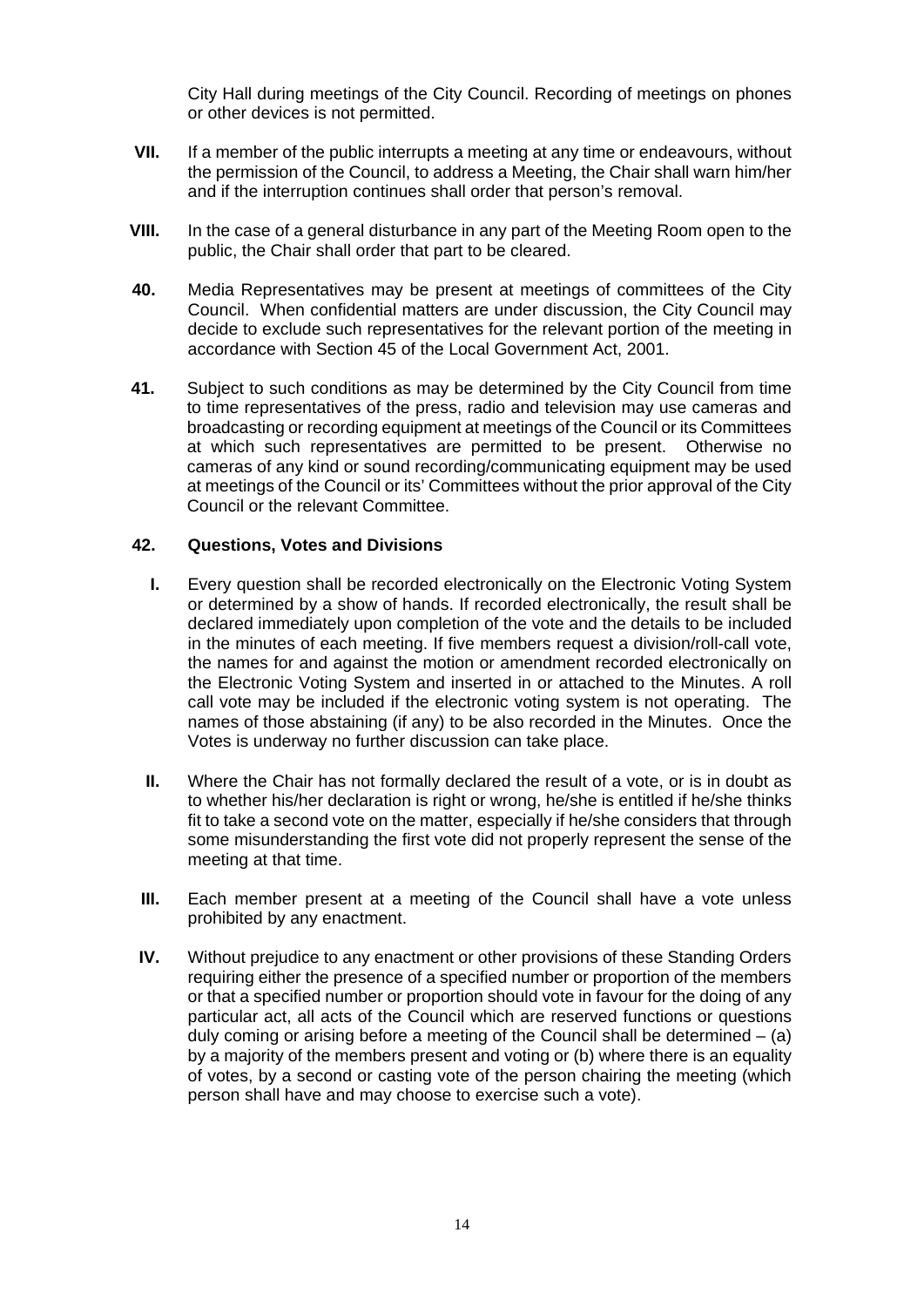# **43. Committees of the Whole House**

- **I.** The Committee of the Whole House shall be composed of all the Members of the Council, seventeen constituting a quorum, and it shall transact such business as is from time to time committed to it by the Lord Mayor or by Order of the Council.
- **II.** In the absence of the Lord Mayor or Deputy Lord Mayor, the Member upon whose Motion any business is referred by the Council to the Committee of the Whole House, shall act as Chairperson of the Committee while such business is under its consideration, but any other Member may be called to the Chair by Motion.
- **III.** The first meeting of a Committee of the Whole House to deal with any matter, shall be convened at the instance of the Lord Mayor, and the Committee itself shall determine adjournments and further meetings.

### **44. Strategic Policy Committees**

### **I. Membership and Quorum**

The title and total membership each Strategic Policy Committee of the council shall be:

| <b>Title</b>                                                   | <b>Members</b> | Quorum(majority<br>Councillors) |
|----------------------------------------------------------------|----------------|---------------------------------|
| <b>Leisure</b><br>Arts,<br>Culture,<br>and<br><b>Community</b> | -21            | 7                               |
| <b>Climate</b><br><b>Environment</b><br>Change,<br>&Energy     | 15             | 5                               |
| <b>Economic Development &amp; Enterprise</b>                   | 15             | 5                               |
| <b>Finance</b>                                                 | 18             | 6                               |
| <b>Housing</b>                                                 | 24             | 8                               |
| <b>Planning &amp; Urban Form</b>                               | 15             | 5                               |
| <b>Traffic &amp; Transport</b>                                 | 18             | 6                               |

The Strategic Policy Committees shall be appointed as soon as possible after a Local Election and the members shall hold office for the period of the life of the Council. One third of the total membership of each SPC shall constitute a quorum, the majority of whom shall be members of the City Council.

Every Member of the Council shall be a member of one of the Strategic Policy Committees and shall not be a member of more than two Committees. Members of SPCs shall not be entitled to nominate a voting substitute to attend meetings in their place.

**Conflict of Interest**: Each Sectoral Member of a Strategic Policy Committee must complete and return a Declaration of Interests form upon being nominated to the SPC.

### **II. Chair of Committees**

The Council shall appoint a Chairperson to each of the Strategic Policy Committees from among the members of the Council to hold office for a minimum period of three years which may be renewed by the Council and subsequent Chairpersons shall be appointed from among the existing Councillor Members of the Strategic Policy Committee.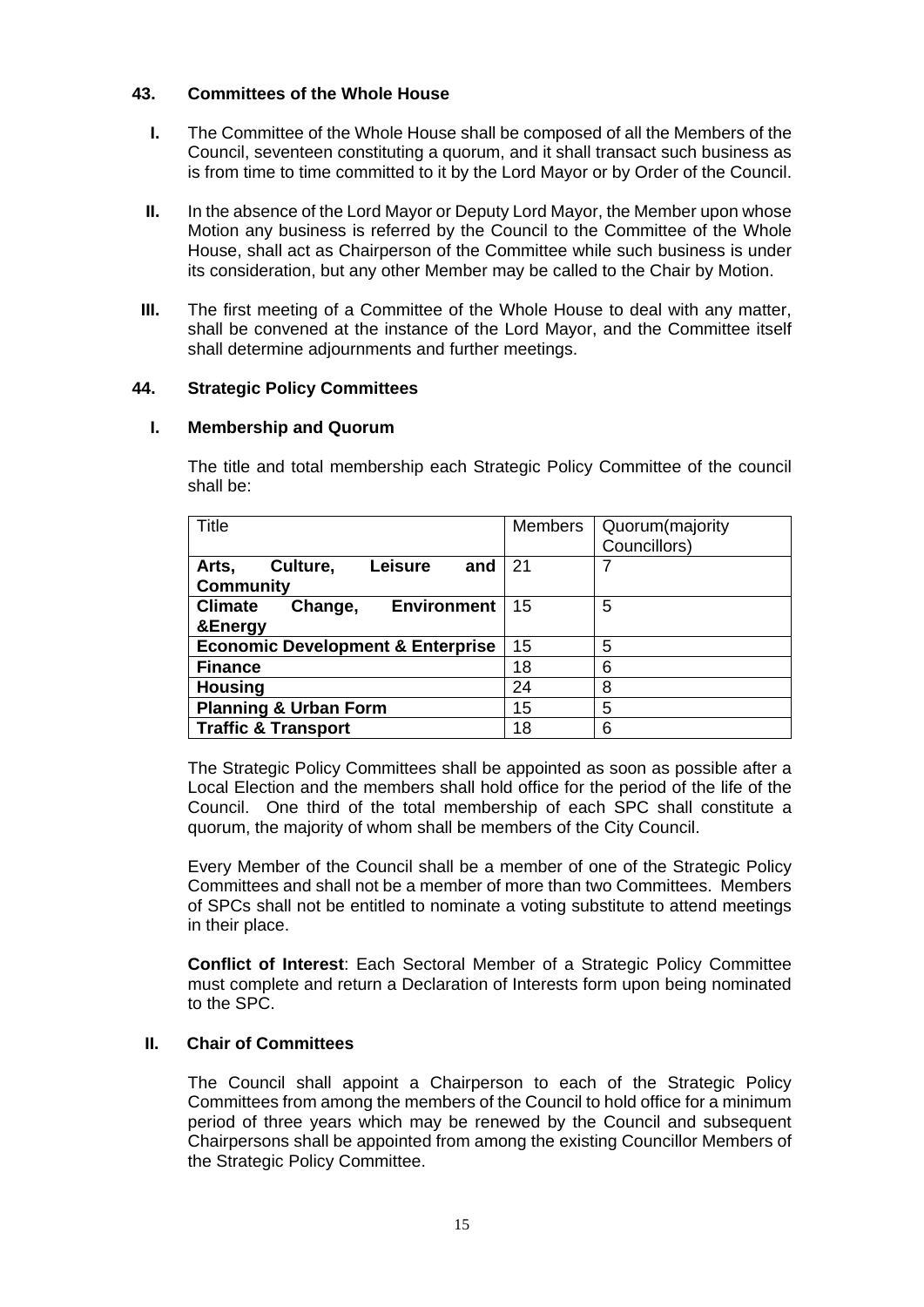The Chairpersons and Council Members of the Strategic Policy Committees shall reflect the proportionality and the distribution of elected representation on the City Council; in default of agreement, the Chairpersons and Council Members of the Strategic Policy Committees shall be appointed by the formation of groups pursuant to paragraph 18 of Schedule. 10 of the Local Government Act, 2001.

### **III. Non-Members**

Any member of the Council may attend and speak at a meeting of a Strategic Policy Committee. The right to vote upon any item of business at a Strategic Policy Committee meeting is confined to members of that Strategic Policy Committee.

#### **IV. Agenda & Reports**

With regards the issuing of Agenda and Reports the following procedure should be adhered to:

- A soft copy of the Agenda and Reports to be issued to the members of each SPC and other Council Members five (5) clear days in advance of its meeting.
- A copy of the Agenda shall be available to the media and Members of the Oireachtas one day (24 hours) after the release of the Agenda to City Council Members/SPC Members.

#### **V. Functions/areas of responsibility of each SPC (to be confirmed at September meeting)**

#### (**1) ARTS, CULTURE, Recreation & LESIURE AND SPC**

Archives & Libraries, Commemorations, Arts, Culture, Events & Festivals, Galleries & Museums, Irish Language, Music, Parks Open Spaces & Natural Environment, School Meals, Sports and Recreation Centres, Sports Development,

### **(2) ECONOMIC DEVELOPMENT AND ENTERPRISE SPC**

Economic, Local Economic Community Partnership, Local Enterprise Office, Development & Enterprise Support, Tourism, Markets, International Relations, Smart Cities

#### **(3) Climate Action Environment and Energy SPC**

Air/ Water (Raw) Quality, Casual Trading & Street Performers, Climate Change, Control of Horses and Dogs, Environmental Protection, Environmental Sustainability, Waste Management, Surface Water Drainage, Flood Protection Litter Management.

#### **(4) HOUSING SPC**

Housing Policy, Homelessness, Housing Delivery, Affordable and Cost Rental Housing, Housing and Disability, Housing Maintenance & Estate Management, Refugees, Traveller Accommodation Programmes, Housing Welfare.

#### **(5) FINANCE SPC**

Budget – Capital & Revenue, Local Property Tax, Motor Tax, Procurement, Rates, Risk Management.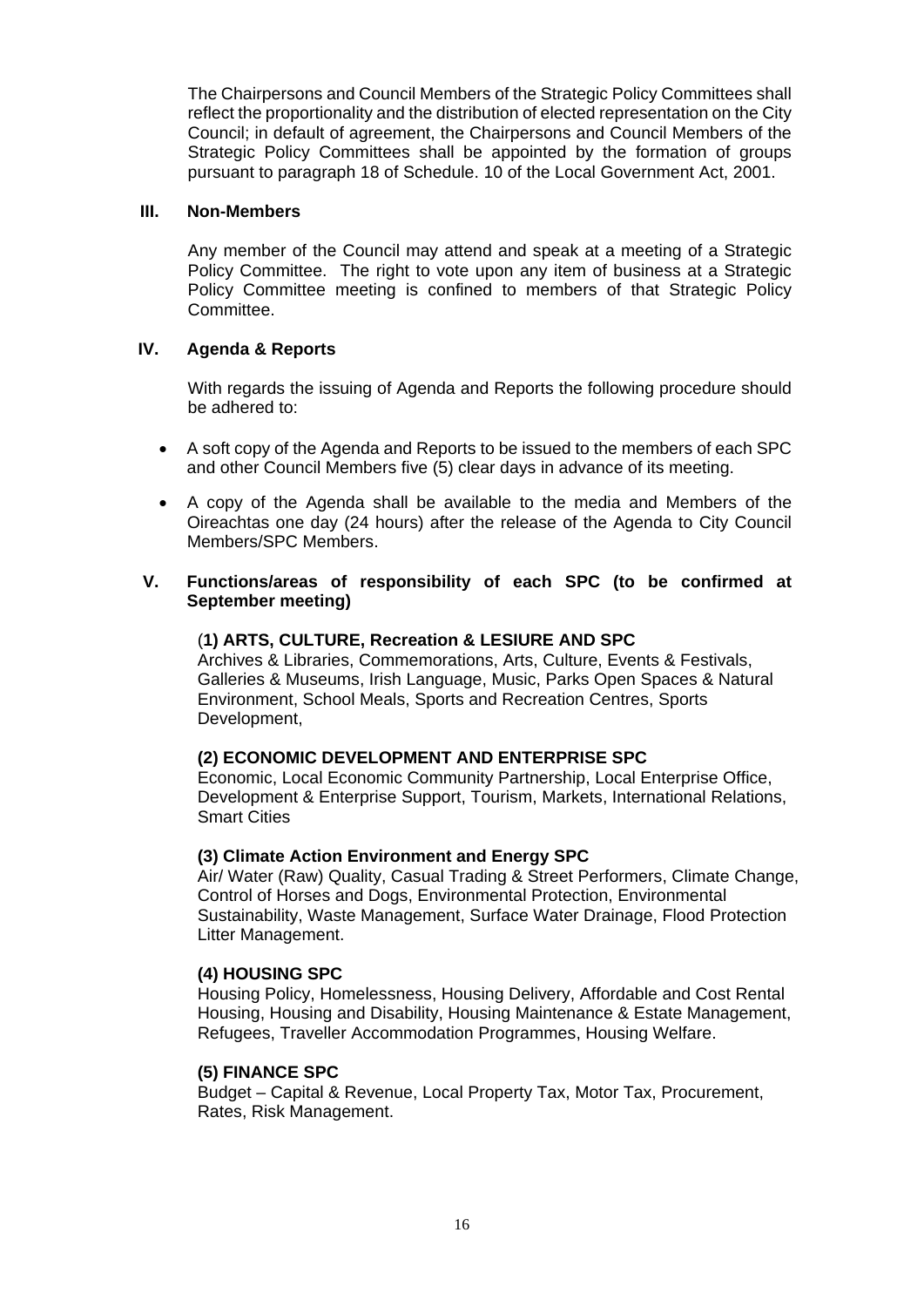### **(6) PLANNING AND URBAN FORM SPC**

Archaeology, Building Control, Conservation, Development Management, Heritage, Forward Planning, Planning Services, Property Management, Regional Planning Guidelines, Strategic Projects, Urban Renewal.

# **(7) TRAFFIC AND TRANSPORT SPC**

Commercial & Goods Movement, Cycling, Environmental Traffic Planning, Facilitation of Public Transport, Fleet Management, Parking Control and Enforcement, Pedestrian Facilities, Roads and Road Safety, School Wardens, Taxi Ranks, Traffic Control and Management, Public Lighting.

**VI.** Each Strategic Policy Committee shall meet at least four times a year, to deal with the business assigned to it. Attendance at meetings of Strategic Policy Committee is required by each member of that Committee. An external member will cease to be a member of the Committee being absent from three consecutive committee meetings. An absence which has been excused by the Committee for a valid reason will not count in determining three consecutive meetings.

#### **VII. Motions**

Each Member of a Strategic Policy Committee or any member of the City Council not a member of that Strategic Policy Committee may submit one Motion eleven clear days (including Saturdays, the day of the meeting & Public Holidays but not Sundays) in advance of an SPC Meeting. The motion must be strategic and related to that committee only and not refer to individual cases or operational issues. Emergency motions may not be submitted to an SPC.

Any Motion submitted must refer to an issue of significant importance or relevance to the work of the Strategic Policy Committee. Any motions submitted to be agreed by the Chair of that Strategic Policy Committee before inclusion on the Agenda. Questions for reply may not be submitted to Strategic Policy Committees Meetings.

A motion agreed by the SPC to be recommended to Council should be noted on the breviate and included on the Council agenda and dealt with in turn. A committee may not have more than one motion on the agenda at any one time but that committee may agree to replace their motion on the agenda with another that they are referring to the City Council.

The Chair of the SPC will rule on the admissibility of motions to the SPC. Any Member of the Council may attend and speak a meeting of an SPC but not vote.

### **VIII. Non-Attendance of members at SPC meetings**

Should any of the PPN or sectoral member not attend for 3 meetings or more without cause the nominating body will be asked to replace the member concerned or as an organisation to step down from the SPC to facilitate the member being replaced.

#### **IX. Subcommittees**

An SPC or Area Committee may set up a sub-committee or working group. At the outset this group should list members, function and expected duration of the group. All SPC subgroups should be signed off by the Corporate Policy Group to ensure there is not overlap in functions between SPCs. The subgroup or working group should report back to the relevant SPC for and decisions taken included in the Breviate of the SPC.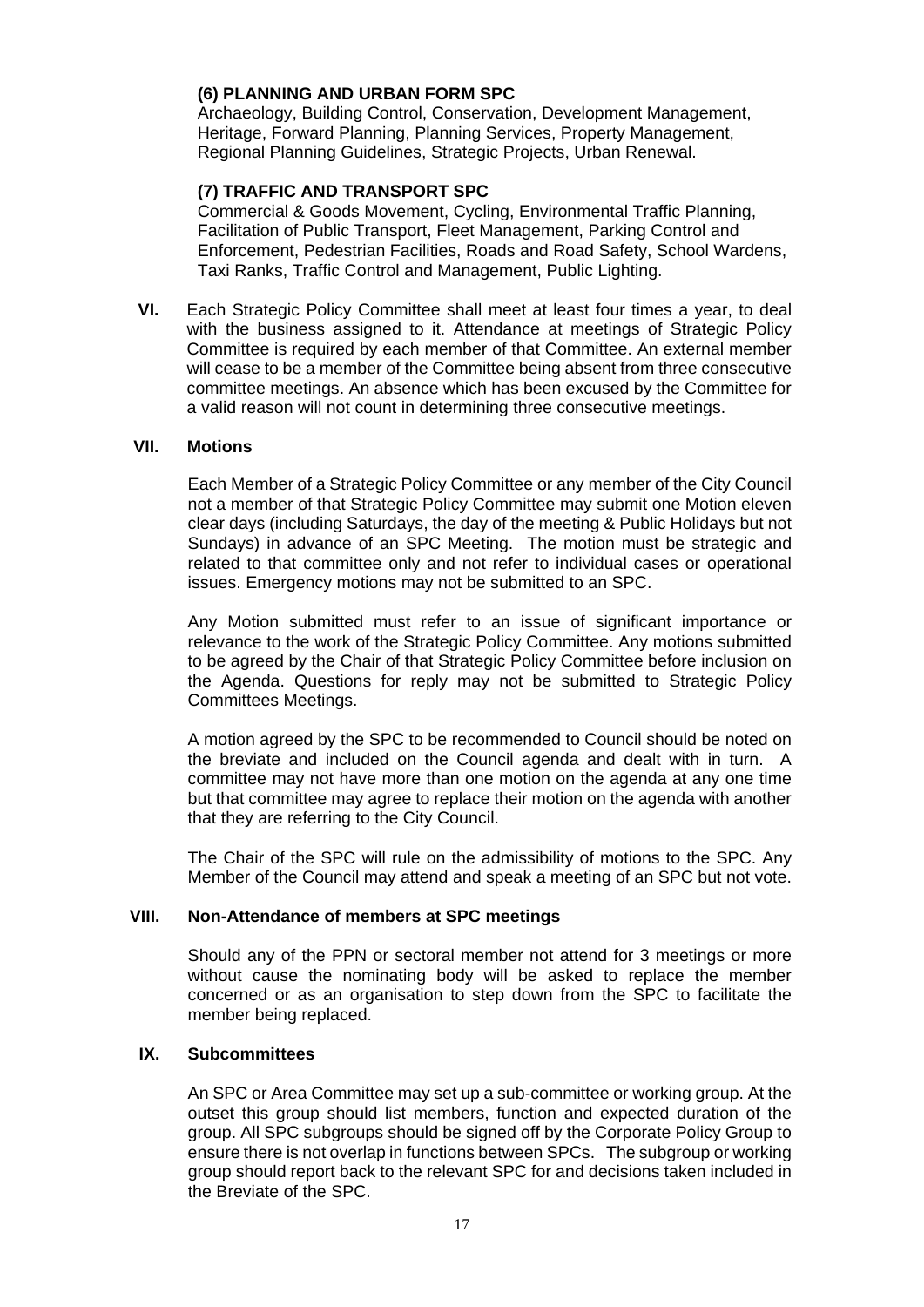# **45. Corporate Policy Group**

- **I.** The Lord Mayor and the Chairpersons of the Strategic Policy Committees shall form the Corporate Policy Group, which shall meet as often as required under the Chairpersonship of the Lord Mayor and shall provide a forum for discussion of policy affecting the whole Council and shall report to Council.
- **II.** Each member of the Corporate Policy Group is required to attend 80% (rounded down to the nearest whole number) of the Corporate Policy Group meetings, which they were eligible to attend, from September to July of the following year. Each September, the Meetings Administrator will submit a report to the Protocol Committee, which will include the attendance record of the Corporate Policy Group for the preceding year.
- **III.** Should the attendance record of any member of the Corporate Policy Group fail to meet the required number of meetings attended, the Protocol Committee will decide on appropriate action to be taken.
- **IV.** This action may include a recommendation to Council for the removal of a Councillor as chair of their respective Strategic Policy Committee. Upon request, the Corporate Policy Group may excuse absences by one of their members. Such excused absences to be treated as attendance for the purposes of calculation of the attendance rate of the individual.

### **46. AREA COMMITTEES**

The City of Dublin shall be divided into five Area Committees made up of the following Local Electoral Areas June 2019:

| Area                 | <b>Local Electoral Areas</b> | <b>Members</b> | Quorum |
|----------------------|------------------------------|----------------|--------|
| Central              | Cabra-Glasnevin              | 14             | 5      |
|                      | North Inner City             |                |        |
| South Central        | <b>Ballyfermot Drimnagh</b>  | 10             | 4      |
|                      | South West Inner City        |                |        |
| South East           | <b>Kimmage Rathmines</b>     | 16             | 5      |
|                      | South East Inner City        |                |        |
|                      | Pembroke                     |                |        |
| <b>North Central</b> | Clontarf                     | 17             | 6      |
|                      | Donaghmede                   |                |        |
|                      | Artane-Whitehall             |                |        |
| North West           | <b>Ballymun Finglas</b>      | 6              | 3      |
|                      |                              |                |        |

### **I. Chairing Area Committees**

Each Area Committee shall at the first meeting held after the 1st day of July in each year (other than an election year), appoint a Chairperson and Vice-Chairperson to hold office until the first meeting held after the  $1<sup>st</sup>$  day of July in the following year. In years other than municipal election years, only Members of Area Committees who have attended 60 per cent of the Area Committee meetings in the previous 12 -month period which they were eligible to attend, may be appointed as Chairperson or Vice-Chairperson of that committee. This standing order shall not apply to the absence of a member where such absence has been excused for valid reason by the committee.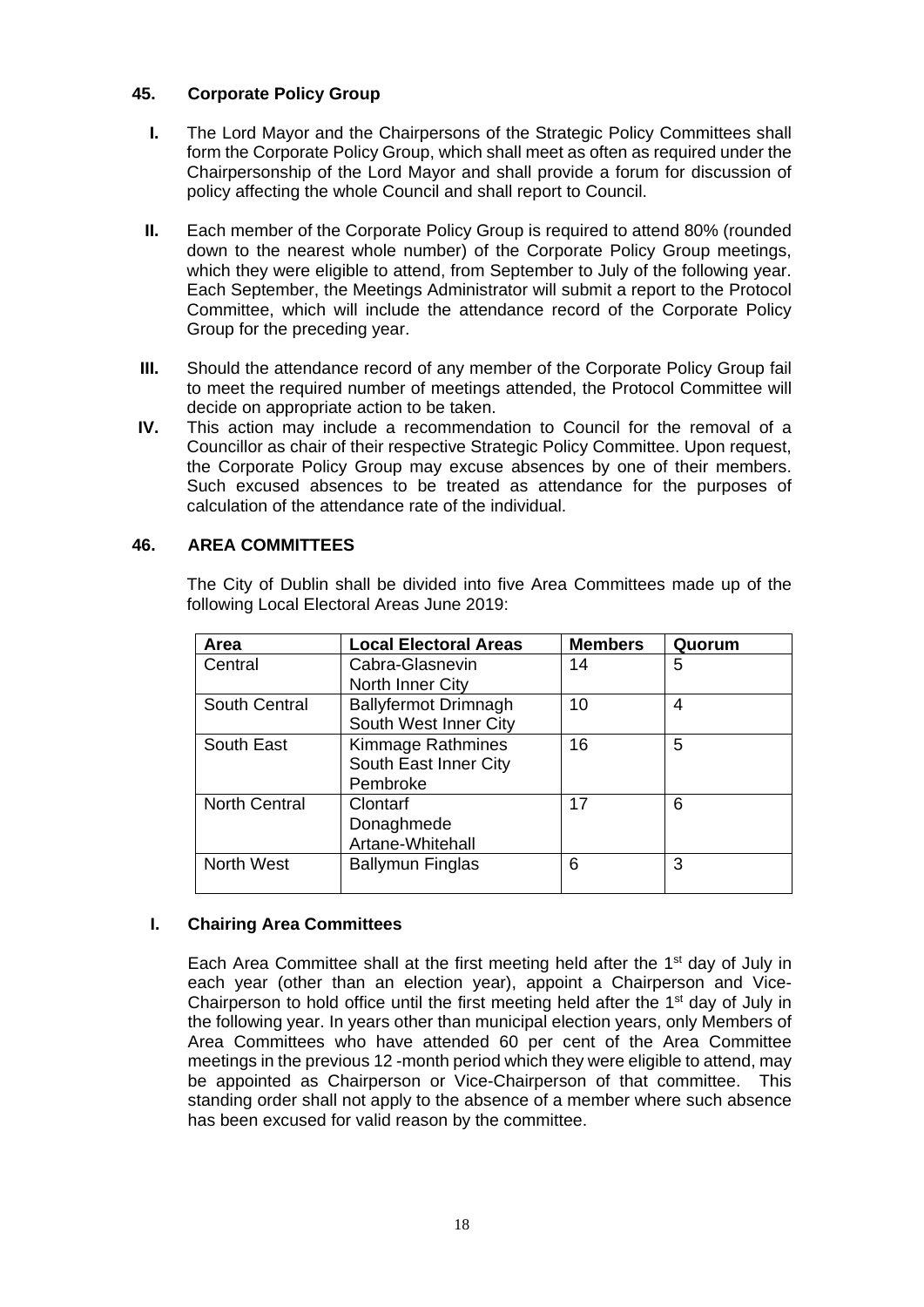# **II. Attendance at Area Committees**

Any Member of the Council may attend and speak at a meeting of an Area Committee. The right to vote upon any questions arising at an Area Committee meeting is confined to Members of that Area Committee. A Member of the Council who is not a Member of the Area Committee may put down and move one Motion but may not vote on that motion or other items on the area agenda.

# **III. Motions and questions**

No Member of an Area Committee shall be permitted to have more than 5 Motions (including adjourned Motions) on the Agenda for any one meeting. However, subject to Area Manager's agreement, Members may substitute motions for questions, subject to a maximum of 11 between the two. The use of 'details supplied' (subject to restriction in section 18.v) is permitted in questions at the request of the submitting Councillor but is not allowed in motions. A Member may submit one question or motion to an Area Committee other than their own.

A motion agreed by an Area Committee to be recommended to Council should be noted on the breviate and included on the Council agenda and dealt with in turn. A committee may not have more than one motion on the agenda at any one time but that committee may agree to replace their motion on the agenda with another that they are referring to the City Council.

# **IV. Quorum**

The quorum for an Area Committee Meeting shall be the membership of that committee divided by four, rounded up and add one, subject to such quorum being not less than three members.

### **V. Issue of agenda for Area Committee Meetings**

A soft copy of the Agenda and Reports to be issued electronically not less than three clear days in advance of its meeting.

### **47. Special Committees**

- **I.** The Council may appoint a Special Committee for a specific purpose. When appointing such a committee, it shall at the same time determine the number and names of members to constitute such a Special Committee and shall also fix the quorum and duration that the committee should sit. The term of office of a Special Committee shall not exceed one year or such lesser period as the Council may determine when appointing the Special Committee. All Special Committees shall cease at the end of every Council
- **II.** Every Special Committee at its first meeting shall appoint a Chairperson and Vice-Chairperson from its members and, where practical, fix the day and the hour of future meetings.

### **48. General Provisions Relating To Committees**

- **I.** In general, provisions relating to the conduct of business at City Council meetings applies to meetings of all other committees of the Council unless regulated by a Standing Order specific to that committee. The title 'Chairperson' being substituted for the title 'Lord Mayor'
- **II.** The proceedings of every committee shall be minuted. Draft minutes of each committee meeting shall be prepared and submitted for confirmation at the next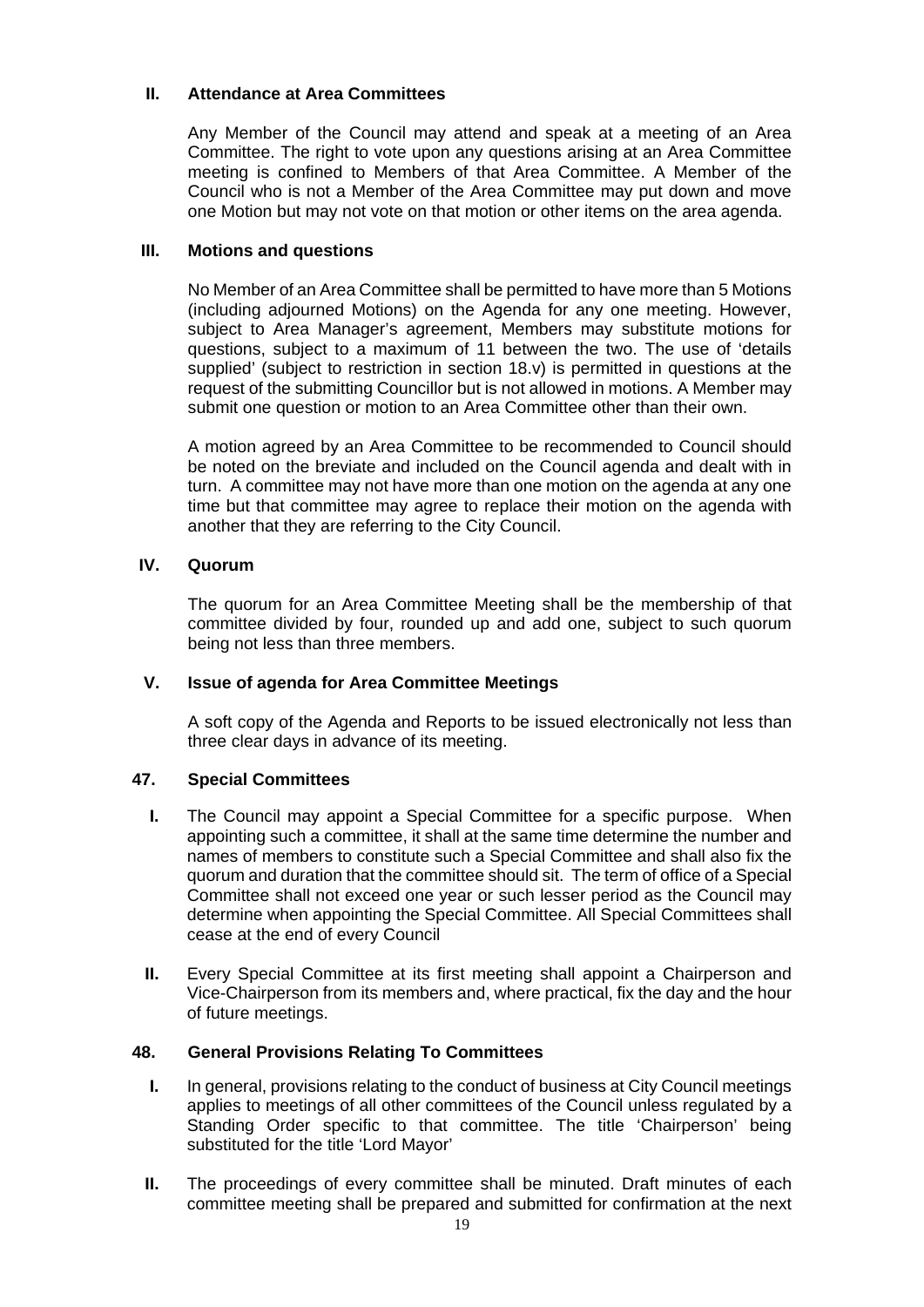meeting of the committee. Copies of the draft minutes shall be circulated to every member of the committee and shall be taken as read. When the question that they be confirmed is put from the Chair, a member may object to any part thereof as not being an accurate record and any question of altering the draft minutes on the grounds of inaccuracy shall be determined by the committee by majority vote of those who were present at the relevant meeting.

- **III.** Each Strategic Policy, Area and Joint Policing Committees shall agree a standard length of time for their meetings, to be approved by a majority of Members. An option to extend the meeting by a maximum of 30 minutes is available with the agreement of a majority of Members present. The decision to extend the meeting should be taken no later than 15 minutes before the scheduled conclusion of the meeting.
- **IV.** Committees shall be proactive in terms of agreeing specific procedures to manage their meetings effectively. This may include allocating a maximum time for each item on the agenda, limiting the number of presentations per meeting and limiting the time allocated for each presentation. It is a matter for each committee to determine how best to regulate their meetings.

### **Breviates and Reports**

- **49.** A breviate of proceedings shall be submitted to the City Council by each committee. Such breviate shall contain an accurate report of the proceedings of that committee in relation to only its recommendations to the City Council, particularly with reference to reserved functions of the Council and to matters of strategic importance for the city. The Audit Committee is exempted from this requirement - its minutes are to be submitted to the Finance SPC, therefore no Breviate is submitted to the City Council.
- **50.** Every report of a Committee of the Council shall bear the date of its adoption by the Committee; shall be signed by the Chairperson of the Committee, or by the Member in the Chair when the Report is adopted. When printed shall show upon the first page the subject of the Report, and its number, and at the end of the Report the name of the Member by whom it has been signed. A Report in pursuance of an Order of the Council shall cite at the outset the terms of such Order. A Report in continuation of a previous Report shall refer to such previous Report by number and title. A Report recommending or involving expenditure shall not be considered by the Council unless it shall contain or be accompanied by a statement setting out the estimated expenditure which would be involved by the adoption of the Report.

### **Days and Times of Meetings**

- **51.** Meetings of Committees shall be convened by the meetings administrator or relevant secretariat. No meetings shall be convened for a day which is a Public Holiday. When the Council or Committee of the Whole House is sitting, no Committee shall sit except by leave of the Council or the Committee of the Whole House as the case may be.
- **52.** Similarly, to the provisions contained in Standing Orders No. 1 in relation to meetings of Council, no meeting of a Committee shall be convened during the month of August, except for a planning meeting which may be held with the agreement of the relevant Chair.
- **53.** In the computation of time for purposes of any of these Standing Orders, Sundays and Holidays shall, except when otherwise expressly stated, be reckoned as included.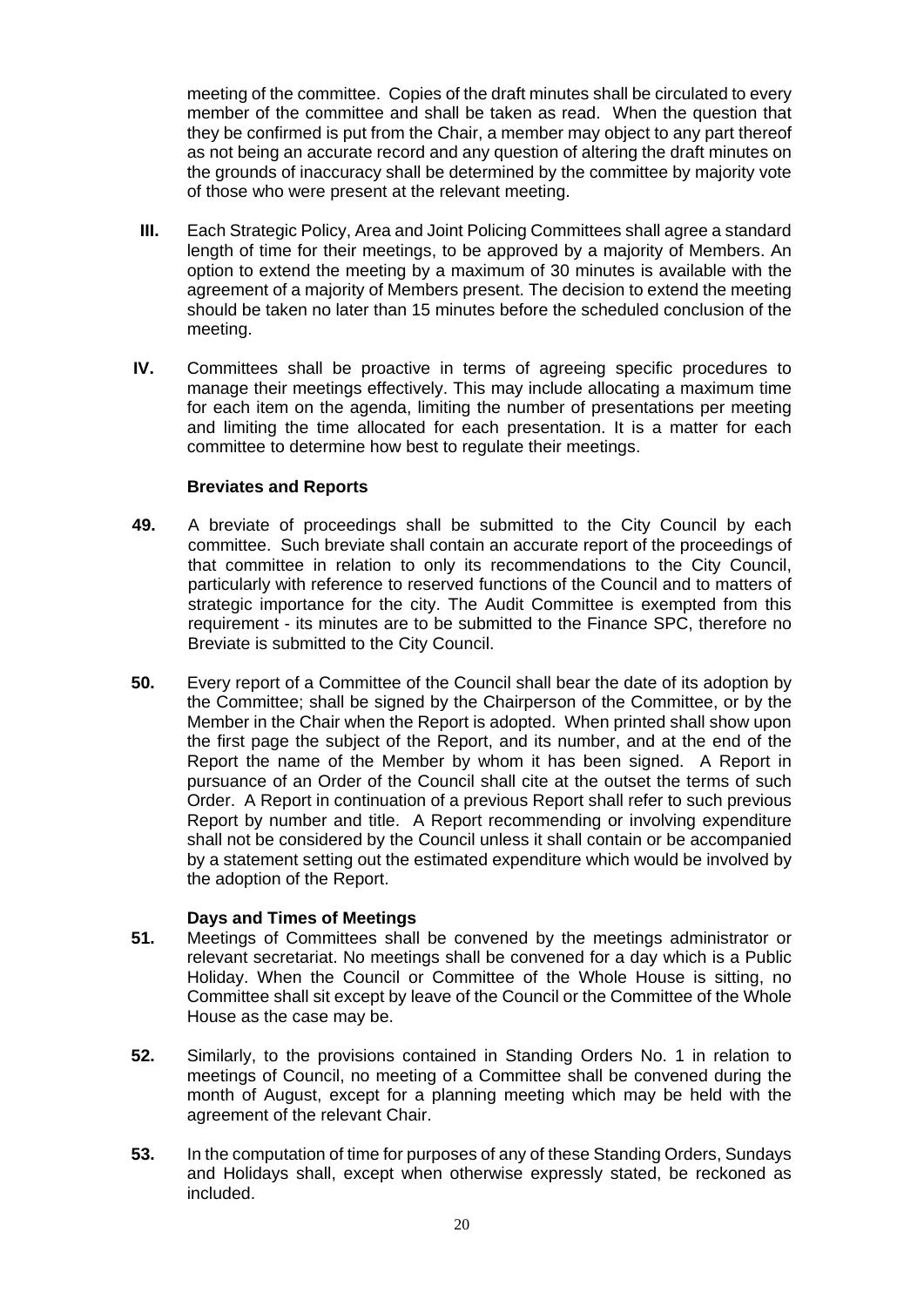### **Vacancies**

- **54.** Whenever a vacancy shall occur in the membership of the Council such a vacancy shall be filled at the next meeting of the Council after the expiration of 14 days from the occurrence of such vacancy or as soon after that meeting as circumstances will permit in accordance with provisions of Section 19 of the Local Government Act 2001.
- **55.** Where a casual vacancy is caused by the resignation of a non-party member, the vacancy shall be, by a person nominated by such member. In the case of such vacancy being caused by the death of such non-party member, the vacancy shall be filled by a nominee selected by the former Councillor and notified to the Chief Executive's Office to be held in confidence by that office. In the event that no nomination has been made or the nominee pre-deceases the Councillor, then the filling of the vacancy shall fall to the full Council.

### **56. Webcasting**

It is Council policy to webcast, Monthly, SPC, Area Committee and remote meetings where possible. Committees should adhere to the Dublin City Council Webcasting Protocol that was agreed by Council on 2nd December 2019. Members of Committees should be reminded of their obligations in this matter.

#### **57. Remote Meetings**

- I. Committees of the Council may host remote meetings through video conferencing and also hybrid meetings though a combination of physical and remote attendance. Committees should adhere to the "Remote Meetings Guidelines" as approved by the Protocol Committee on 7th May 2020 as amended, when conducting such meetings.
- II. The agenda and minutes of remote meetings should be produced and published to the same extent as physical meetings.
- III. Meetings held remotely should be recorded and published subsequent to the meeting.
- IV. Any member participating in a meeting remotely must, when they are speaking, be able to be heard (and seen, where practicable) by all other Members in attendance, and the remote participant must, in turn, be able to hear (and see, where practicable) those other Members participating.
- V. The Cathaoirleach will at the outset and at any reconvening of a meeting conduct a roll call of participating members and ensure that they can see and/or hear those in attendance. Any member participating remotely should also inform the meetings administrator if they lose connection.
- VI. The normal quorum requirements for meetings as set out in the Council's Standing Orders will also apply to a remote meeting. Members attending physically and remotely will together constitute a quorum.
- VII. In the event of any apparent failure of the video, telephone or conferencing connection to one or more members, the Cathaoirleach should immediately determine if the meeting is still quorate. If there is no quorum, then the meeting shall adjourn for a short period specified by the Cathaoirleach, to allow the connection to be re-established.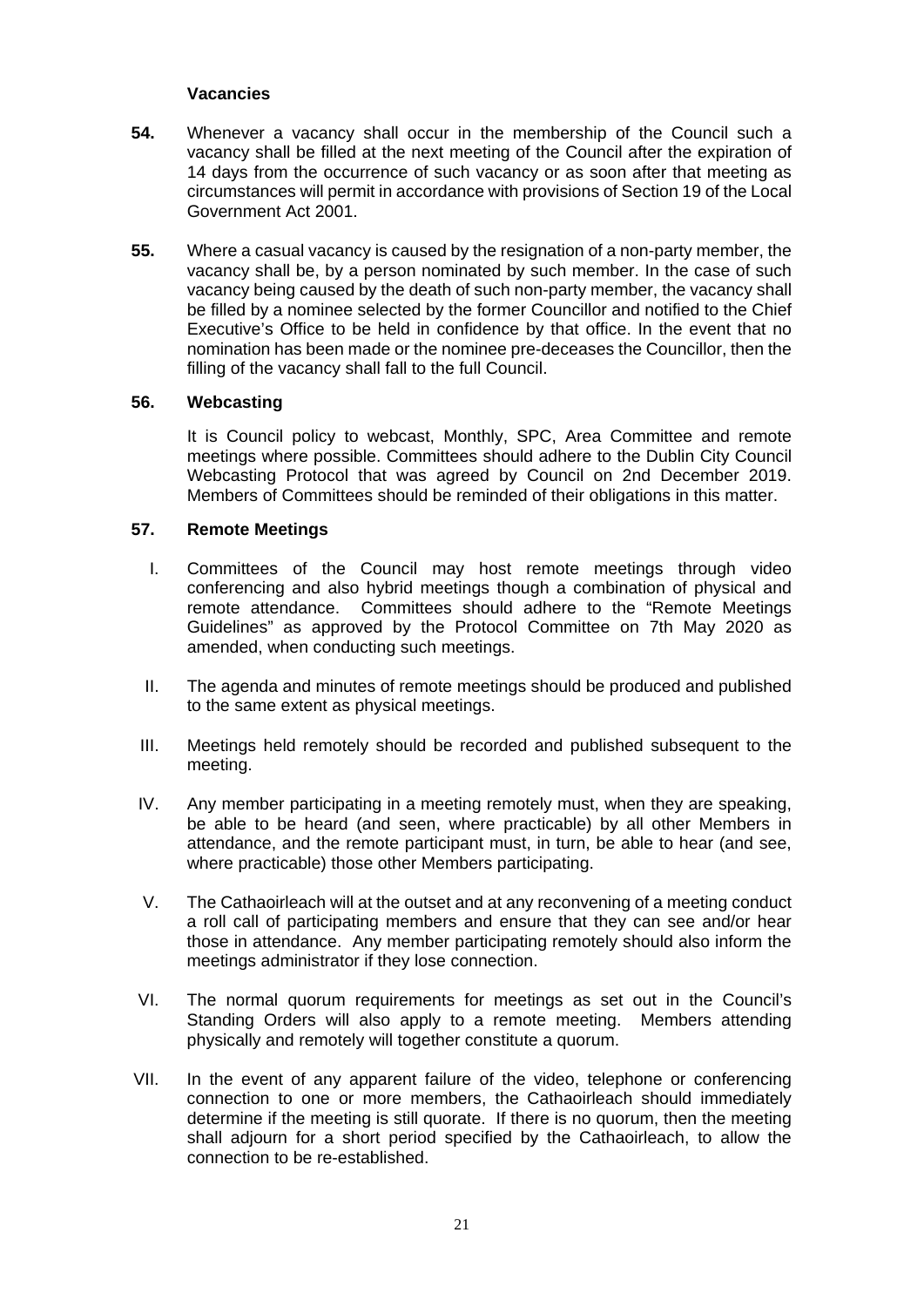- VIII. Should a Member's remote connection fail, the obligation is on the Elected Member to inform the meeting of this fact. If the connection is successfully reestablished, then the remote member(s) will be deemed to have returned at the point of re-establishment
- IX. If the connection cannot be restored or an alternative method of communication established within the time specified by the Cathaoirleach, the meeting should continue, provided the meeting remains quorate.
- X. If a connection to a member is lost during a statutory vote, every effort will be made to re-establish a connection. If, a connection cannot be restored within a reasonable timeframe the onus is on the member to indicate to the meeting his/her voting intention by the agreed alternate method.

# **58. Section 132 of the Local Government Act 2001 – Second Legal Opinion**

Elected Members, at a Council Meeting can request that a second legal opinion be provided to them if it is in relation to the exercise or performance of their reserved functions. Members can request a second legal opinion by following the process outlined in the next paragraph. The right to seek a second legal opinion provided by Section 132 of the LGA 2001 can only be exercised at full meetings of Council.

A Section 132 motion requesting a second legal opinion shall be delivered to the Chief Executive's Department in specified terms at least 7 days before a Council Meeting but before the agenda is issued. The members shall have already received a legal opinion and the matter shall be in relation to the exercise or performance of a reserved function as set out in Section 132 (2) (a). The wording of the section 132 motion with the signatories of those requesting the second legal opinion shall then be listed for decision in the governance section of the agenda.

Where the terms of the resolution are not agreed by Council or not sufficiently specified in the Section 132 Motion the matter shall be referred to the Protocol Committee to agree the terms.

### **Miscellaneous**

- **59.** In the absence of the Chairperson and Vice-Chairperson of a Committee, the Chair shall be taken by any Member of the Committee called thereto by agreement.
- **60.** No Committee of the Council shall directly exercise any of the reserved functions of the Council.
- **61.** In a Committee, a motion or amendment may be proposed without a seconder, but otherwise the Rules of Order on the Council, so far as they are conveniently applicable, shall govern all proceedings of Committees, and the Member in the Chair at any meeting of a Committee shall determine questions of order.
- **62.** Every Committee in the whole of its proceedings shall be governed by the Bye-Laws, Standing Orders, or Resolutions of the Council affecting such Committee.